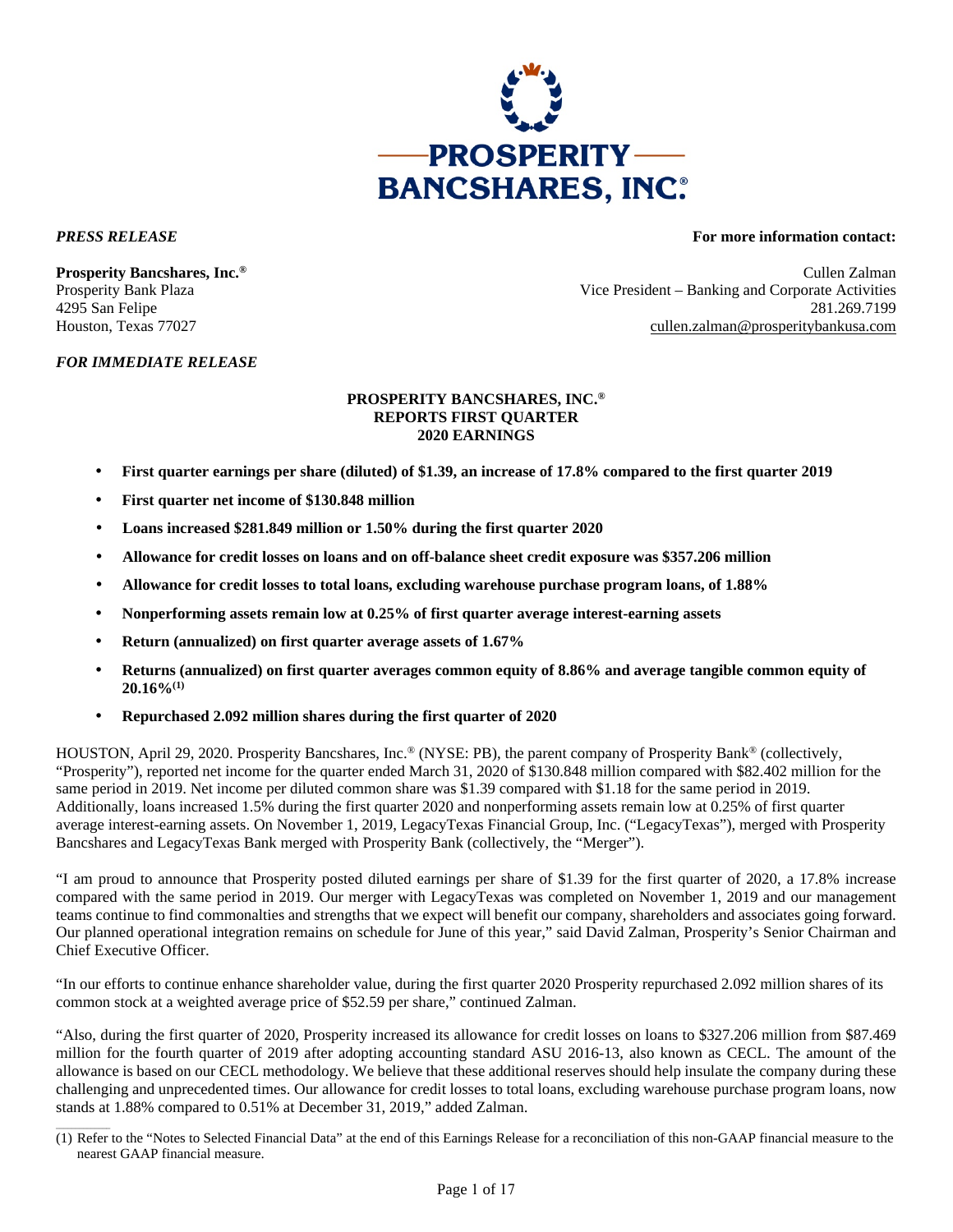"While today's challenges are certainly extraordinary, Prosperity has a deep management team with experience navigating and adapting to difficult times. We entered this economic downturn from a position of strength, with sound credit quality, robust capital and liquidity and solid operating fundamentals. We believe that our team will see us through and we remain confident in our long-term future," stated Zalman.

"I would like to thank every associate at Prosperity. Throughout the past several months, while dealing with various personal challenges related to the pandemic, our retail team operated at full capacity, enabling us to keep our locations open and serve our customers' daily needs. Additionally, our operational staff and lending team were crucial in accepting, processing and submitting thousands of SBA PPP applications and closing the loans, working around the clock to assist our customers," concluded Zalman.

# **Results of Operations for the Three Months Ended March 31, 2020**

Net income was \$130.848 million<sup>(2)</sup> for the three months ended March 31, 2020 compared with \$82.402 million<sup>(3)</sup> for the same period in 2019. Net income per diluted common share was \$1.39 for the three months ended March 31, 2020 compared with \$1.18 for the same period in 2019. Annualized returns on average assets, average common equity and average tangible common equity for the three months ended March 31, 2020 were 1.67%, 8.86% and 20.16%<sup>(1)</sup>, respectively. Prosperity's efficiency ratio (excluding net gains on the sale of assets and taxes) was 42.90%<sup>(1)</sup> for the three months ended March 31, 2020. Excluding merger related expenses of \$544 thousand, net of tax, the efficiency ratio was  $42.71\%$ <sup>(1)</sup> for the three months ended March 31, 2020.

Net interest income before provision for credit losses for the three months ended March 31, 2020 was \$256.031 million compared with \$154.911 million for the same period in 2019, an increase of \$101.120 million or 65.3%. The increase was primarily due to the Merger and the increase in loan discount accretion of \$26.689 million. On a linked quarter basis, net interest income before provision for credit losses was \$256.031 million compared with \$232.030 million for the three months ended December 31, 2019. The increase was primarily due to the increase in loan discount accretion of \$4.740 million and three months of combined bank earnings in the first quarter of 2020 compared with only two months in the fourth quarter 2019.

The net interest margin on a tax equivalent basis was 3.81% for the three months ended March 31, 2020 compared with 3.20% for the same period in 2019. The change was primarily due to increased interest-earning assets and the \$26.689 million increase in loan discount accretion. On a linked quarter basis, the net interest margin on a tax equivalent basis was 3.81% for the three months ended March 31, 2020 compared with 3.66% for the three months ended December 31, 2019. The change was primarily due to increased interest-earning assets and the \$4.740 million increase in loan discount accretion.

Noninterest income was \$34.388 million for the three months ended March 31, 2020 compared with \$28.144 million for the same period in 2019, an increase of \$6.244 million or 22.2%. This increase was primarily due to an increase in nonsufficient funds fees, credit card, debit card and ATM card fees, mortgage income, service fees and other noninterest income primarily due to the Merger. On a linked quarter basis, noninterest income decreased \$1.118 million or 3.1% to \$34.388 million compared with \$35.506 million for the three months ended December 31, 2019, primarily due to the decrease in other noninterest income and mortgage income, partially offset by lower net loss on write-down of assets.

Noninterest expense was \$124.741 million for the three months ended March 31, 2020 compared with \$78.571 million for the same period in 2019, an increase of \$46.170 million or 58.8%, primarily due to the Merger. On a linked quarter basis, noninterest expense decreased \$31.710 million or 20.3% to \$124.741 million compared with \$156.451 million for the three months ended December 31, 2019. The decrease was primarily due to the decrease of merger related expenses partially offset by increases in salaries and benefits, credit and debit card, data processing and software amortization, and net occupancy and equipment due to three months of combined bank noninterest expenses in the first quarter 2020 compared with two months in fourth quarter 2019.

## **Balance Sheet Information**

\_\_\_\_\_\_\_\_\_\_\_\_\_\_

At March 31, 2020, Prosperity had \$31.743 billion in total assets, an increase of \$9.389 billion or 42.0%, compared with \$22.354 billion at March 31, 2019.

Loans at March 31, 2020 were \$19.127 billion, an increase of \$8.713 billion or 83.7%, compared with \$10.414 billion at March 31, 2019. Linked quarter loans increased \$281.849 million or 1.5% from \$18.845 billion at December 31, 2019.

As part of its lending activities, Prosperity extends credit to oil and gas production and servicing companies. Oil and gas production loans are loans to companies directly involved in the exploration and or production of oil and gas. Oil and gas servicing loans are loans to companies that provide services for oil and gas production and exploration. At March 31, 2020, oil and gas loans totaled \$718.654 million (net of discount) or 3.8% of total loans, of which \$435.041 million were production

<sup>(2)</sup> Includes purchase accounting adjustments of \$24.134 million, net of tax, primarily comprised of loan discount accretion of \$28.482 million, and merger related expenses of \$544 thousand for the three months ended March 31, 2020.

<sup>(3)</sup> Includes purchase accounting adjustments of \$1.238 million, net of tax, primarily comprised of loan discount accretion of \$1.793 million for the three months ended March 31, 2019.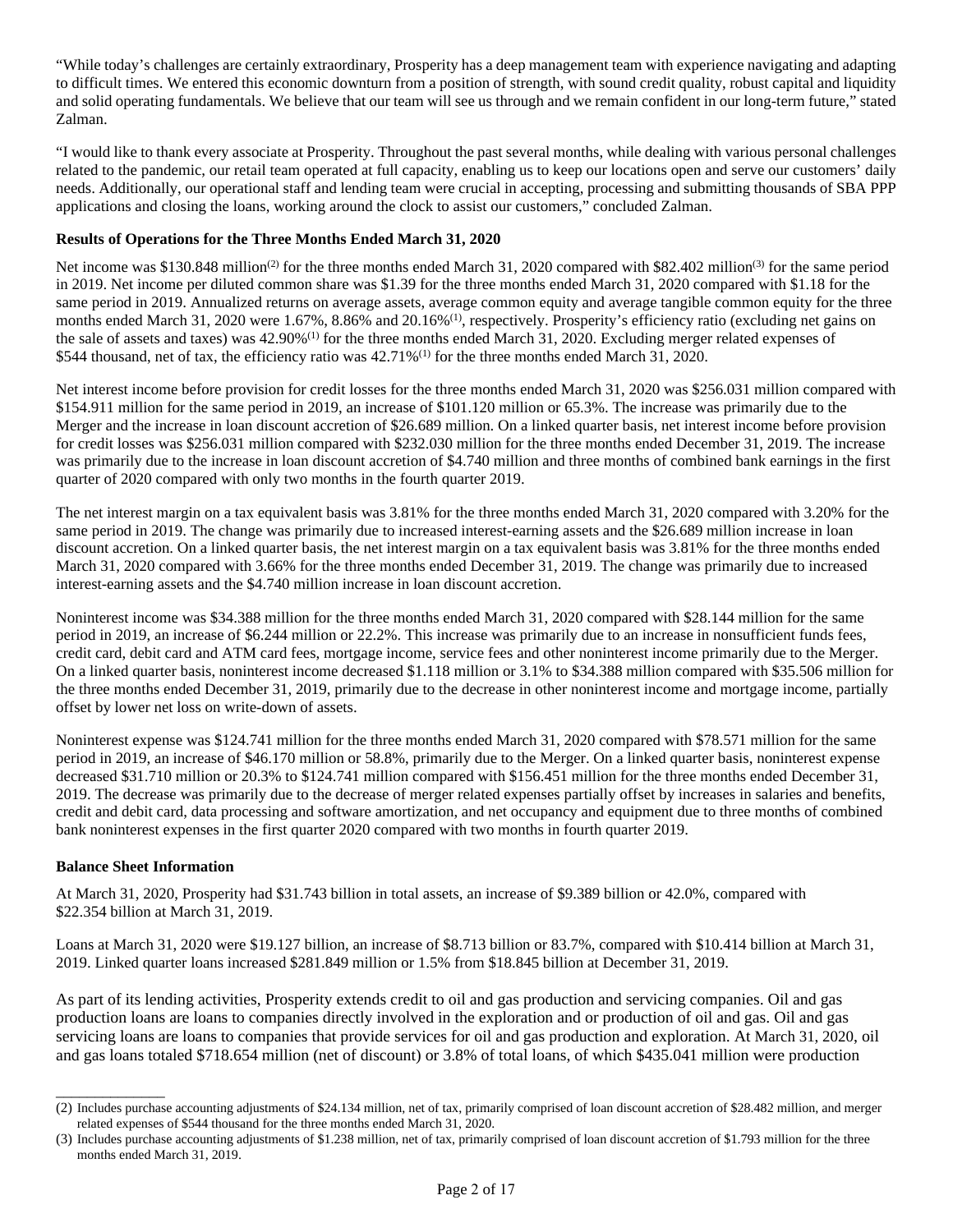loans and \$283.613 million were servicing loans, compared with total oil and gas loans of \$380.835 million (net of discount) or 3.7% of total loans at March 31, 2019, of which \$115.571 million were production loans and \$265.264 million were servicing loans. In addition, as of March 31, 2020, Prosperity had total unfunded commitments to oil and gas companies of \$389.515 million compared with total unfunded commitments to oil and gas companies of \$231.474 million as of March 31, 2019. Unfunded commitments to producers include letters of credit issued in lieu of oil well plugging bonds.

Additionally, Prosperity extends credit to hotels and restaurants. At March 31, 2020, loans to hotels totaled \$374.105 million or 2.0% of total loans and loans to restaurants totaled \$204.600 million or 1.1% of total loans.

Deposits at March 31, 2020 were \$23.826 billion, an increase of \$6.628 billion or 38.5%, compared with \$17.198 billion at March 31, 2019. Linked quarter deposits decreased \$373.375 million or 1.5% from \$24.200 billion at December 31, 2019.

The table below provides detail on the impact of loans acquired and deposits assumed in the Merger:

### **Balance Sheet Data (at period end) (In thousands)**

|                                                                       | Mar 31, 2020<br>(Unaudited) |        |     | Dec 31, 2019<br>(Unaudited) |    | Sep 30, 2019<br>(Unaudited) | Jun 30, 2019<br>(Unaudited) |                          | Mar 31, 2019<br>(Unaudited) |
|-----------------------------------------------------------------------|-----------------------------|--------|-----|-----------------------------|----|-----------------------------|-----------------------------|--------------------------|-----------------------------|
| Loans acquired (including new production since)<br>acquisition date): |                             |        |     |                             |    |                             |                             |                          |                             |
| LegacyTexas:                                                          |                             |        |     |                             |    |                             |                             |                          |                             |
| Loans held for sale                                                   | \$.                         | 54,229 | \$. | 66,745                      | -S |                             | - \$                        | $\overline{\phantom{0}}$ | -S                          |
| Loans held for investment                                             | 6,713,337                   |        |     | 6,636,855                   |    |                             |                             |                          |                             |
| Loans held for investment - Warehouse<br>Purchase Program             | 1,713,762                   |        |     | 1,552,762                   |    |                             |                             |                          |                             |
| All other loans                                                       | 10,645,867                  |        |     | 10,588,984                  |    | 10,673,345                  | 10,587,375                  |                          | 10,414,022                  |
| Total loans                                                           | \$19,127,195                |        |     | \$18,845,346                |    | \$10,673,345                | \$10,587,375                |                          | \$10,414,022                |
|                                                                       |                             |        |     |                             |    |                             |                             |                          |                             |

Deposits assumed (including new deposits since

| acquisition date): |  |
|--------------------|--|
|                    |  |

| $acquation$ $cace$ ). |              |                               |                                                     |                       |            |
|-----------------------|--------------|-------------------------------|-----------------------------------------------------|-----------------------|------------|
| LegacyTexas           |              | $$5,605,986$ $$6,141,546$ $$$ |                                                     |                       |            |
| All other deposits    | 18.220.371   | 18.058.186                    |                                                     | 16,929,920 16,887,629 | 17,197,770 |
| Total deposits        | \$23,826,357 |                               | \$24,199,732 \$16,929,920 \$16,887,629 \$17,197,770 |                       |            |
|                       |              |                               |                                                     |                       |            |

Excluding loans acquired in the Merger and new production by the acquired lending operations since November 1, 2019, loans at March 31, 2020 grew \$231.845 million or 2.2% compared with March 31, 2019 and grew \$56.883 million or 0.5% compared with December 31, 2019.

Excluding deposits assumed in the Merger and new deposits generated at the acquired banking centers since November 1, 2019, deposits at March 31, 2020 grew \$1.023 billion or 6.0% compared with March 31, 2019 and grew \$162.185 million or 0.9% compared with December 31, 2019.

## **Asset Quality**

Nonperforming assets totaled \$67.179 million or 0.25% of quarterly average interest-earning assets at March 31, 2020, compared with \$40.883 million or 0.21% of quarterly average interest-earning assets at March 31, 2019, and \$62.943 million or 0.25% of quarterly average interest-earning assets at December 31, 2019.

The allowance for credit losses on loans was \$327.206 million or 1.71% of total loans at March 31, 2020 compared to \$87.469 million or 0.46% of total loans at December 31, 2019 and \$86.091 million or 0.83% of total loans at March 31, 2019. On January 1, 2020, Prosperity adopted the measurement of current expected credit losses ("CECL"). Upon adoption of CECL, Prosperity recognized an increase in allowance for credit losses on loans of \$108.698 million, of which \$102.545 million was related to LegacyTexas and an increase in allowance for credit losses on off-balance sheet credit exposures of \$24.443 million, of which \$6.314 million was related to LegacyTexas, with a corresponding decrease in retained earnings (pre-tax). Additionally, Prosperity recognized an increase in the allowance for credit losses on loans of \$131.841 million, of which \$130.278 million was related to LegacyTexas, due to the reclass of purchased credit deteriorated ("PCD") discounts as a result of adopting CECL.

Prosperity had a \$13.150 million provision for credit losses reflecting forecasted credit deterioration due to the COVID-19 pandemic for the first quarter of 2020. Countering this provision, during the first quarter of 2020, several purchase credit deteriorated ("PCD") loans were repaid in full, which cleared \$8.576 million in specific reserves. Additionally, balance changes and historical loss rate improvements released \$5.471 million in general reserves. Combined, these events fully offset the provision. Accordingly, there was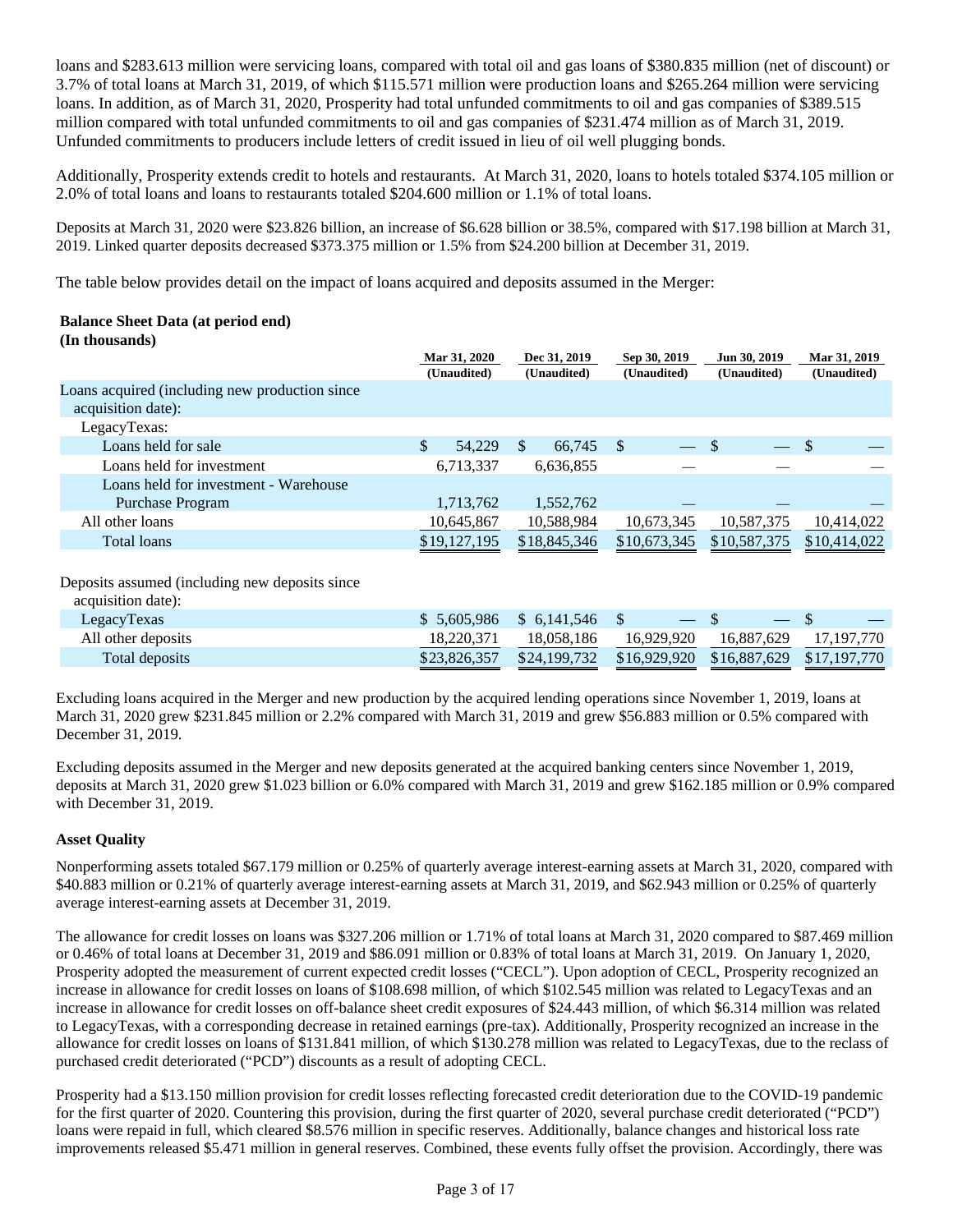no provision for credit losses for the three months ended March 31, 2020 compared with \$700 thousand for the three months ended March 31, 2019 and \$1.700 million for the three months ended December 31, 2019.

Net charge-offs were \$801 thousand for the three months ended March 31, 2020 compared with net charge-offs of \$1.049 million for the three months ended March 31, 2019 and net charge-offs of \$1.291 million for the three months ended December 31, 2019.

# **Dividend**

Prosperity Bancshares declared a second quarter cash dividend of \$0.46 per share to be paid on July 1, 2020 to all shareholders of record as of June 15, 2020.

# **Stock Repurchase Program**

On January 29, 2020, Prosperity Bancshares announced a stock repurchase program under which up to 5%, or approximately 4.740 million shares, of its outstanding common stock may be acquired over a one-year period expiring on January 28, 2021, at the discretion of management. Prosperity Bancshares repurchased 2.092 million shares of its common stock at an average weighted price of \$52.59 per share during the three months ended March 31, 2020.

## **COVID-19 Pandemic**

In December 2019, a novel strain of coronavirus disease ("COVID-19") was first reported in Wuhan, Hubei Province, China. On March 11, 2020, the World Health Organization declared COVID-19 a pandemic, and on March 13, the U.S. President announced a national emergency relating to the pandemic. On March 13, the Texas governor signed a proclamation certifying that COVID-19 poses an imminent threat of disaster in the state and declaring a state of disaster for all counties in Texas. Prosperity Bank (the "Bank") is considered an essential business and is closely monitoring the latest developments regarding COVID-19. The health and safety of our associates, customers, and communities are of utmost importance, and the Bank remains committed to providing uninterrupted service. Additionally, the Bank has continuity plans in place to ensure critical operations are able to continue without disruption. The COVID-19 pandemic has resulted in significant economic uncertainties that could negatively impact Prosperity's operating income, financial condition and cash flows.

## **Merger with LegacyTexas Financial Group, Inc.**

On November 1, 2019, Prosperity completed the merger with LegacyTexas and its wholly-owned subsidiary LegacyTexas Bank headquartered in Plano, Texas. LegacyTexas Bank operated 42 locations in 19 North Texas cities in and around the Dallas-Fort Worth area.

Pursuant to the terms of the merger agreement, Prosperity issued 26,228,148 shares of Prosperity common stock with a closing price of \$69.02 per share plus \$318.018 million in cash, made up of \$308.585 million in cash and \$9.433 million in cash for taxes withheld, for all outstanding shares of LegacyTexas. This resulted in goodwill of \$1.322 billion as of March 31, 2020, which was subject to subsequent fair value adjustments.

# **Conference Call**

Prosperity's management team will host a conference call on Wednesday, April 29, 2020 at 11:30 a.m. Eastern Time (10:30 a.m. Central Time) to discuss Prosperity's first quarter 2020 earnings. Individuals and investment professionals may participate in the call by dialing 877-883-0383 for domestic participants, or 412-902-6506 for international participants. The elite entry number is 3056906.

Alternatively, individuals may listen to the live webcast of the presentation by visiting Prosperity's website at www.prosperitybankusa.com. The webcast may be accessed from Prosperity's home page by selecting "Presentations & Calls" from the drop-down menu on the Investor Relations tab and following the instructions.

## **Non-GAAP Financial Measures**

Prosperity's management uses certain non-GAAP financial measures to evaluate its performance. Specifically, Prosperity reviews tangible book value per share, return on average tangible common equity, tangible equity to tangible assets ratio and the efficiency ratio, excluding net gains and losses on the sale of assets and securities. Prosperity believes these non-GAAP financial measures provide information useful to investors in understanding Prosperity's financial results and that their presentation, together with the accompanying reconciliations, provides a more complete understanding of factors and trends affecting Prosperity's business and allows investors to view performance in a manner similar to management, the entire financial services sector, bank stock analysts and bank regulators. Further, Prosperity believes that these non-GAAP financial measures provide useful information by excluding certain items that may not be indicative of its core operating earnings and business outlook. These non-GAAP financial measures should not be considered a substitute for, nor of greater importance than, GAAP basis financial measures and results; Prosperity strongly encourages investors to review its consolidated financial statements in their entirety and not to rely on any single financial measure. Because non-GAAP financial measures are not standardized, it may not be possible to compare these financial measures with other companies' non-GAAP financial measures having the same or similar names. Please refer to the "Notes to Selected Financial Data" at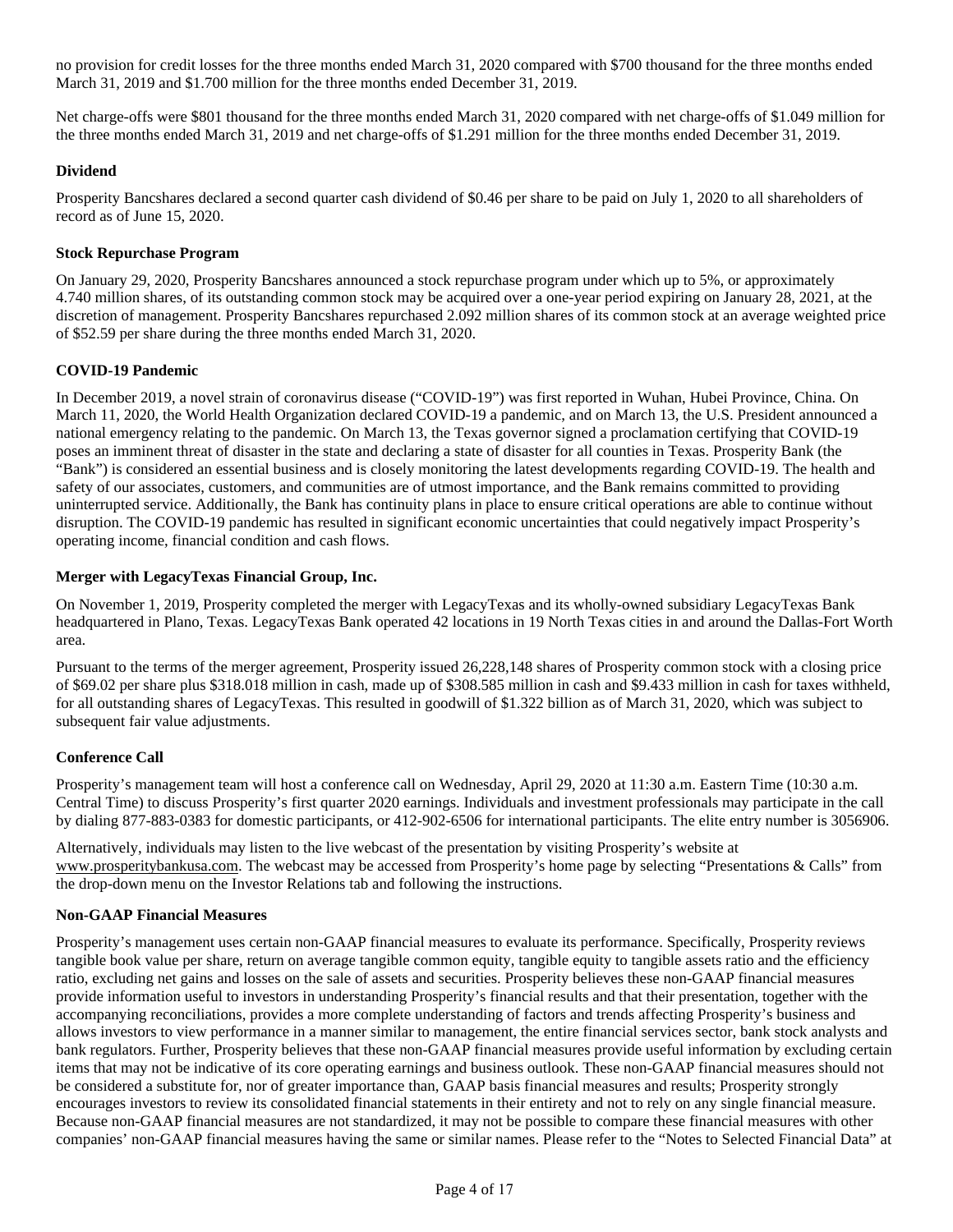the end of this Earnings Release for a reconciliation of these non-GAAP financial measures to the nearest respective GAAP financial measures.

# **Prosperity Bancshares, Inc. ®**

As of March 31, 2020, Prosperity Bancshares, Inc.<sup>®</sup> is a \$31.7 billion Houston, Texas based regional financial holding company providing personal banking services and investments to consumers and businesses throughout Texas and Oklahoma. Founded in 1983, Prosperity believes in a community banking philosophy, taking care of customers, businesses and communities in the areas it serves by providing financial solutions to simplify everyday financial needs. In addition to offering traditional deposit and loan products, Prosperity offers digital banking solutions, credit and debit cards, mortgage services, retail brokerage services, trust and wealth management, and cash management.

As of March 31, 2020, Prosperity operated 285 full-service banking locations: 65 in the Houston area, including The Woodlands; 30 in the South Texas area including Corpus Christi and Victoria; 33 in the Dallas/Fort Worth area; 22 in the East Texas area; 29 in the Central Texas area including Austin and San Antonio; 34 in the West Texas area including Lubbock, Midland-Odessa and Abilene; 16 in the Bryan/College Station area; 6 in the Central Oklahoma area; 8 in the Tulsa, Oklahoma area and 42 in the Dallas/Fort Worth area currently doing business as LegacyTexas Bank.

## **Cautionary Notes on Forward-Looking Statements**

"Safe Harbor" Statement under the Private Securities Litigation Reform Act of 1995: This release contains, and the remarks by Prosperity's management on the conference call may contain, forward-looking statements within the meaning of the federal securities laws, including Section 27A of the Securities Act of 1933, as amended, and Section 21E of the Securities Exchange Act of 1934, as amended. Forward-looking statements are typically, but not exclusively, identified by the use in the statements of words or phrases such as "aim," "anticipate," "estimate," "expect," "goal," "guidance," "intend," "is anticipated," "is expected," "is intended," "objective," "plan," "projected," "projection," "will affect," "will be," "will continue," "will decrease," "will grow," "will impact," "will increase," "will incur," "will reduce," "will remain," "will result," "would be," variations of such words or phrases (including where the word "could," "may," or "would" is used rather than the word "will" in a phrase) and similar words and phrases indicating that the statement addresses some future result, occurrence, plan or objective. Forward-looking statements include all statements other than statements of historical fact, including forecasts or trends, and are based on current expectations, assumptions, estimates and projections about Prosperity Bancshares and its subsidiaries. These forward-looking statements may include information about Prosperity's possible or assumed future economic performance or future results of operations, including future revenues, income, expenses, provision for loan losses, provision for taxes, effective tax rate, earnings per share and cash flows and Prosperity's future capital expenditures and dividends, future financial condition and changes therein, including changes in Prosperity's loan portfolio and allowance for loan losses, future capital structure or changes therein, as well as the plans and objectives of management for Prosperity's future operations, future or proposed acquisitions, the future or expected effect of acquisitions on Prosperity's operations, results of operations, financial condition, and future economic performance, statements about the anticipated benefits of the proposed transaction, and statements about the assumptions underlying any such statement, as well as expectations regarding the effects of the COVID-19 pandemic on the Bank's operating income, financial condition and cash flows. These forward-looking statements are not guarantees of future performance and are subject to risks and uncertainties, many of which are outside of Prosperity's control, which may cause actual results to differ materially from those expressed or implied by the forward-looking statements. These risks and uncertainties include but are not limited to whether Prosperity can: successfully identify acquisition targets and integrate the businesses of acquired companies and banks, including LegacyTexas; continue to sustain its current internal growth rate or total growth rate; provide products and services that appeal to its customers; continue to have access to debt and equity capital markets; and achieve its sales objectives. Other risks include, but are not limited to: the possibility that credit quality could deteriorate; actions of competitors; changes in laws and regulations (including changes in governmental interpretations of regulations and changes in accounting standards); the possibility that the anticipated benefits of an acquisition transaction, including the LegacyTexas transaction, are not realized when expected or at all, including as a result of the impact of, or problems arising from, the integration of two companies or as a result of the strength of the economy and competitive factors generally; a deterioration or downgrade in the credit quality and credit agency ratings of the securities in Prosperity's securities portfolio; customer and consumer demand, including customer and consumer response to marketing; effectiveness of spending, investments or programs; fluctuations in the cost and availability of supply chain resources; economic conditions, including currency rate, interest rate and commodity price fluctuations; the effect, impact potential duration or other implications of the COVID-19 pandemic; and weather. These and various other factors are discussed in Prosperity Bancshares' Annual Report on Form 10-K for the year ended December 31, 2019 and other reports and statements Prosperity Bancshares has filed with the Securities and Exchange Commission ("SEC"). Copies of the SEC filings for Prosperity Bancshares may be downloaded from the Internet at no charge from http://www.prosperitybankusa.com.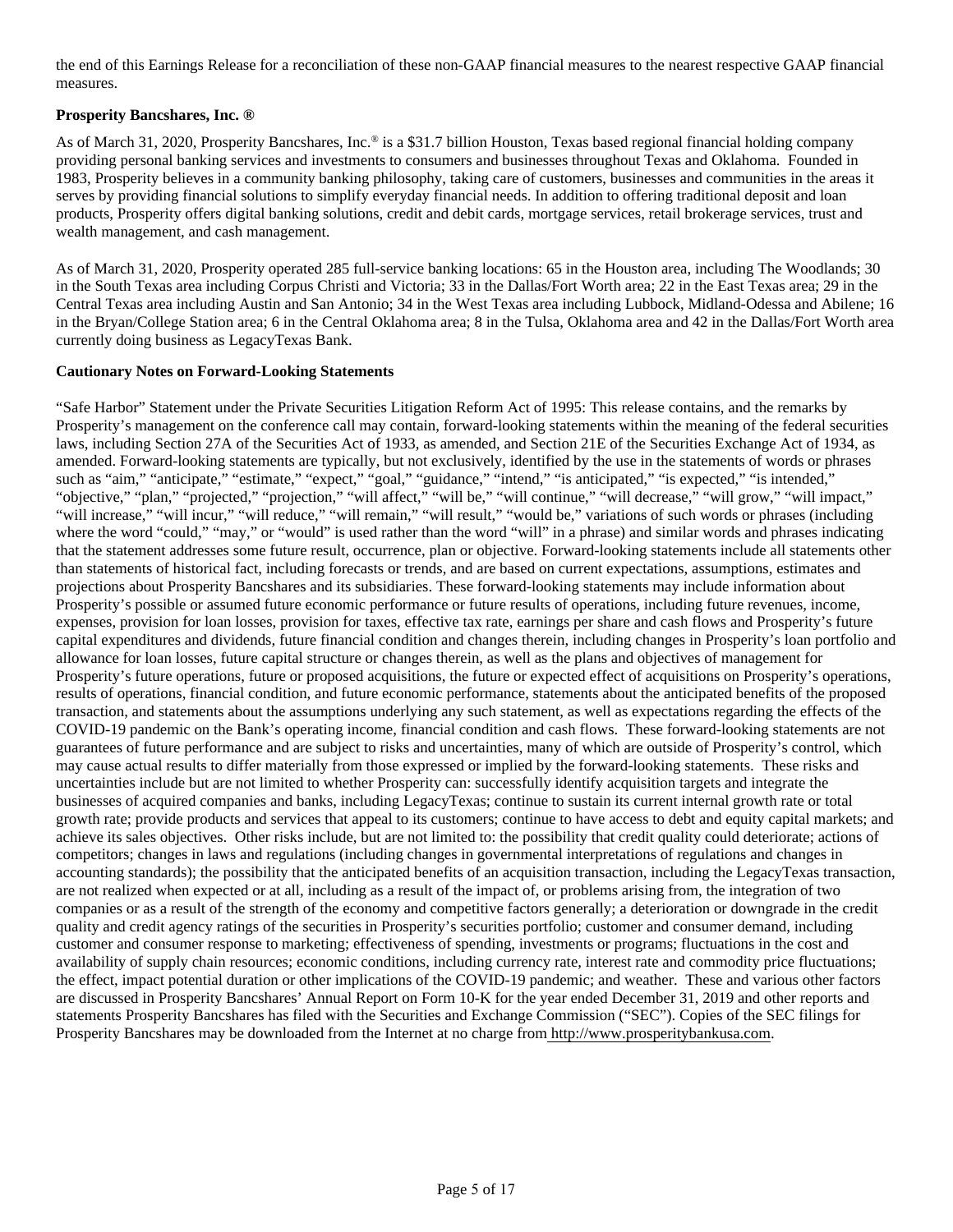**Bryan/College Station Area <b>Fort Worth** Canton Canton Canton Bast Bernard 86<sup>th</sup> Street Bryan Blues and Bast Bernard 86<sup>th</sup> Street Bryan Blues Blues and Blues Blues Blues and Street Blues Blues and Street Blues and Street

Frisco Museum Place Cinco Ranch Yorktown Frisco-West Renaissance Square Katy-Spring Green Kiest **West Texas Area** Preston Forest Sachse **Lubbock Lubbock Lubbock Angleton Lubbock Lubbock Lubbock Lubbock Lubbock Lubbock Lubbock** The Colony **East Texas Area East Texas Area** Bay City 4<sup>th</sup> Street 4<sup>th</sup> Street **Turtle Creek** Athens **Athens Beaumont** 66<sup>th</sup> Street Turtle Creek Athens Athens Athens **Beaumont** 66<sup>th</sup> Street Westmoreland Blooming Grove Cleveland 82<sup>nd</sup> Street

### Allandale **LegacyTexas Dallas/Fort Worth Area** Winnie Winnie Brownwood<br>Cedar Park **LegacyTexas Dallas Morth Area Houston Area** Wirt With Cisco Cisco Cedar Park **LegacyTexas Dallas Houston Area** Wirt Cisco Congress 14th Street **Houston** Comanche Lakeway Addison Aldine **South Texas Area -** Early Liberty Hill Allen Alief **Corpus Christi** Floydada Northland Carrollton Carrollton Carrollton Bellaire Calallen Calallen Corman

Oak Hill Coppell Beltway Carmel Levelland Research Blvd Downtown Grapevine Clear Lake Northwest Littlefield Westlake East Plano Copperfield Saratoga Merkel El Dorado Cypress Timbergate Plainview **Other Central Texas Area** Frisco **Frisco Downtown** Downtown Water Street San Angelo<br> **Cocations** San Angelo<br>
Slaton Basex **Locations** Frisco-South **Eastex** Eastex **Eastex** Eastex **Easter** Eastex Slaton Bastrop **Frisco-West** Frisco-West **Fairfield** Fairfield **Victoria** Snyder Canyon Lake Garland First Colony Victoria Main Dime Box Grapevine Fry Road Victoria-Navarro **Oklahoma** Dripping Springs **Grapevine Drive-thru** Gessner Grapevine Central Oklahoma Area<br>
Grapevine Drive-thru Gessner Gladebrook Victoria Salem **Oklahoma City**<br>
Cladebrook Victoria Salem **Oklahoma City** Elgin Lake Highlands Gladebrook Victoria Salem **Oklahoma City** Flatonia LegacyTexas Grand Parkway 23rd Street Georgetown McKinney McKinney Heights **Other South Texas Area** Expressway Gruene McKinney-380 Highway 6 West **Constant Constant Constant Constant Constant Constant Constant Constant Constant Constant Constant Constant Const** Gruene **McKinney-380** McKinney-380 Highway 6 West **Locations Legal Legal Contract Legal Contract Legal Contract Legal Contract Legal Contract Legal Contract Legal Contract Legal Contract Legal Contract Legal Contract Leg** Kingsland North Carrolton Little York Alice Memorial La Grange North East Tarrant County Medical Center Aransas Pass New Braunfels Park Cities Northside Colony Creek **Locations** Pleasanton Plano-West Pasadena Cuero Edmond Round Rock Preston Forest Pecan Grove Edna Norman San Antonio Preston Road Pin Oak Goliad Schulenburg **Preston Royal River Oaks** River Oaks Gonzales **Gonzales Tulsa Area** Seguin Richardson Sugar Land Hallettsville **Tulsa** Smithville Suchardson-West SW Medical Center Kingsville Garnett Garnett Garnett Garnett (Garnett Garnett Garnett Garnett Garnett Garnett Garnett Garnett Garnett Garnett Garnett Garnett Garnett Garnett Garnett Garnett Garne Thorndale a Rosewood Court and Tanglewood Court Tanglewood Mathis Rarvard Harvard Weimar **The Plaza** Padre Island Memorial Memorial The Plaza Padre Island Memorial Memorial Trinity Mills Uptown Palacios Sheridan **Dallas/Fort Worth Area** West 15th Waugh Drive Port Lavaca S. Harvard S. Harvard West Allen West Allen West Allen West Allen West Allen West Allen West Allen West Allen West Allen West Allen West Allen West Allen West Alle **Dallas West Allen** West Allen **West Allen** Westheimer **Portland** Portland Utica Tower Abrams Centre Wylie West University Rockport Yale Balch Springs Sinton Camp Wisdom Camp Wisdom Camp Wisdom Camp Wisdom Camp Wisdom Camp Wisdom Camp Chapter of Legacy Texas Fort Worth Camp Chapter of Taft Chapter of Taft Chapter of Legacy Texas Fort Worth Chapter of Chapte Cedar Hill **Hulen Maty Research Hulen** Owasso Number of the Maty Research Maty November Owasso Owasso

### McKinney-Stonebridge **Area Locations** The Woodlands-College Park Antilley Road Midway Flower Mound The Woodlands-I-45 Barrow Street<br>Plano Straet Grand Prairie The Woodlands-Research Forest Cypress Street  ${\bf Grad {\bf } False}$  The Woodlands-Research Forest Cypress Street Jacksboro<br>Judge Ely Preston Road Runaway Bay **Other Houston Area** Mockingbird **Reatherford Locations**

Bryan City Haltom City Carthage Carthage El Campo 98<sup>th</sup> Street Bryan-29th Street **Street** Keller Keller Corsicana Corsicana Dayton Bryan-29th Street Avenue Q Bryan-East North University Noanoke Crockett Galveston Galveston North University Bryan-North Stockyards Stockyards Eustace Groves Groves Texas Tech Student Union<br>Caldwell Gilmer Hempstead Hempstead Caldwell Gilmer Hempstead College Station **College Station Other Dallas/Fort Worth Area** Grapeland Grapeland Hitchcock **Midland**<br>
Crescent Point **Constant Constant Locations** Gun Barrel City **Constant Constant Constant Constant Constant Constant** Crescent Point **Locations Locations Locations Gun Barrel City Liberty Liberty Wadley** Hearne Arlington Jacksonville Magnolia Wall Street Huntsville Azle Azle Kerens Magnolia Parkway Madisonville Ennis Longview Mont Belvieu **Odessa** Navasota Gainesville Mount Vernon Nederland Grandview New Waverly **Solution Community Community Grant** Palestine Palestine Needville Needville Grant Rock Prairie Sammer Granbury (Granbury Rusk Rusk Rosenberg Rosenberg Kermit Highway Southwest Parkway Mesquite Muenster Seven Points Shadow Creek Parkway Parkway Mesquite Shadow Creek Parkway Next Parkway Seven Points Shadow Creek Parkway Next Parkway Next Parkway Seven Points Spring Shadow Creek Parkway Tower Point **Subset Constructed Construction** Muenster **Teague** Teague **Spring** Wellborn Road **Sanger** Sanger Sanger Tyler-Beckham Tomball The Texas Area<br> **Sanger** Watahachie Tyler-South Broadway Waller Waller **Locations** Waxahachie Tyler-South Broadway Waller **Locations Central Texas Area Weatherford** Weatherford Tyler-University West Columbia Big Spring **Austin** Winnsboro Wharton Brownfield

McKinney **LegacyTexas Other Dallas/Fort Worth The Woodlands Abilene**

- - -

4<sup>th</sup> Street

Lexington **Oak Cliff** Oak Cliff Memorial Drive Beeville **Color Creek Other Central Oklahoma Area**<br>
Northside Colony Creek **Locations Locations** 

Camp Wisdom **LegacyTexas Fort Worth Rational Computations Cedar Hill Cedar Hill Constant Computer Computer Cedar Hill Computer Computer Computer Cedar Hill Computer Computer Computer Computer Computer Computer Computer**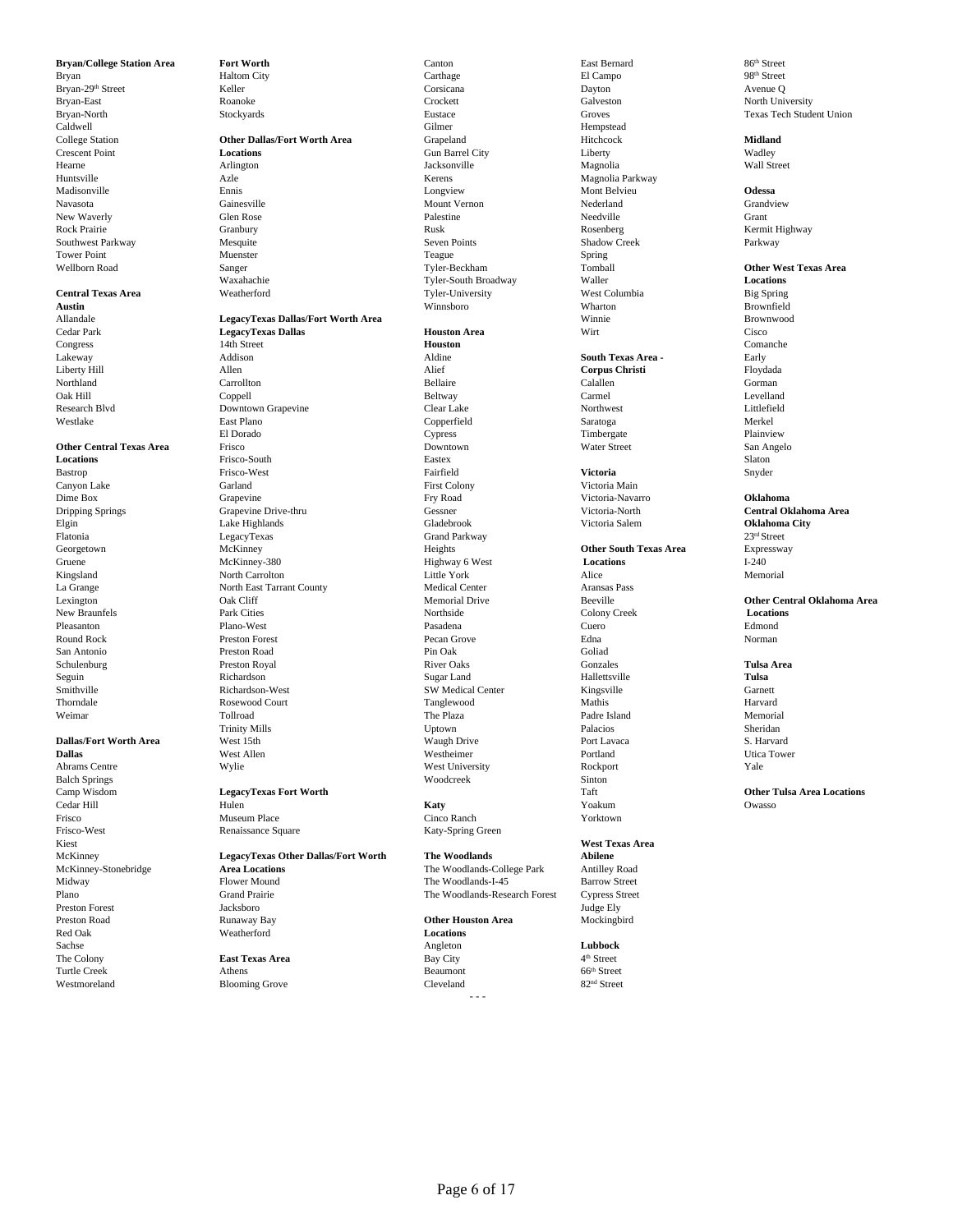|                                                  | Mar 31, 2020    | Dec 31, 2019 | Sep 30, 2019 | Jun 30, 2019           | Mar 31, 2019 |
|--------------------------------------------------|-----------------|--------------|--------------|------------------------|--------------|
| <b>Balance Sheet Data (at period end)</b>        |                 |              |              |                        |              |
| Loans held for sale                              | \$<br>65,035    | \$<br>80,959 | \$<br>20,284 | $\mathbb{S}$<br>20,315 | \$<br>24,398 |
| Loans held for investment                        | 17,348,398      | 17,211,625   | 10,653,061   | 10,567,060             | 10,389,624   |
| Loans held for investment - Warehouse Purchase   |                 |              |              |                        |              |
| Program                                          | 1,713,762       | 1,552,762    |              |                        |              |
| <b>Total loans</b>                               | 19, 127, 195    | 18,845,346   | 10,673,345   | 10,587,375             | 10,414,022   |
|                                                  |                 |              |              |                        |              |
| Investment securities <sup>(A)</sup>             | 8,295,495       | 8,570,056    | 8,495,206    | 8,951,940              | 9,137,645    |
| Federal funds sold                               | 676             | 519          | 521          | 555                    | 566          |
| Allowance for credit losses <sup>(B)</sup>       | (327, 206)      | (87, 469)    | (87,061)     | (87,006)               | (86,091)     |
| Cash and due from banks                          | 381,458         | 573,589      | 420,359      | 302,069                | 291,498      |
| Goodwill                                         | 3,223,144       | 3,223,671    | 1,900,845    | 1,900,845              | 1,900,845    |
| Core deposit intangibles, net                    | 83,041          | 86,404       | 29,051       | 30,299                 | 31,564       |
| Other real estate owned                          | 5,452           | 6,936        | 815          | 2,005                  | 2,096        |
| Fixed assets, net                                | 327,293         | 326,832      | 263,703      | 262,479                | 257,595      |
| Other assets                                     | 626,951         | 639,824      | 396,033      | 424,660                | 404,501      |
| Total assets                                     | 31,743,499      | \$32,185,708 | \$22,092,817 | \$22,375,221           | \$22,354,241 |
|                                                  |                 |              |              |                        |              |
| Noninterest-bearing deposits                     | \$<br>7,461,323 | \$7,763,894  | \$5,784,002  | \$5,691,236            | \$5,673,707  |
| Interest-bearing deposits                        | 16,365,034      | 16,435,838   | 11,145,918   | 11,196,393             | 11,524,063   |
| Total deposits                                   | 23,826,357      | 24,199,732   | 16,929,920   | 16,887,629             | 17,197,770   |
| Other borrowings                                 | 1,338,429       | 1,303,730    | 600,795      | 940,874                | 680,952      |
| Securities sold under repurchase agreements      | 344,695         | 377,294      | 311,404      | 313,825                | 254,573      |
| Subordinated notes                               | 125,585         | 125,804      |              |                        |              |
| Allowance for credit losses on off-balance sheet |                 |              |              |                        |              |
| credit exposures <sup>(B)</sup>                  | 29,947          | 5,599        |              |                        |              |
| Other liabilities                                | 222,912         | 202,714      | 123,892      | 104,998                | 111,156      |
| <b>Total liabilities</b>                         | 25,887,925      | 26,214,873   | 17,966,011   | 18,247,326             | 18,244,451   |
| Shareholders' equity $(C)$                       | 5,855,574       | 5,970,835    | 4,126,806    | 4,127,895              | 4,109,790    |
| Total liabilities and equity                     | 31,743,499      | \$32,185,708 | \$22,092,817 | \$22,375,221           | \$22,354,241 |

**(A) Includes \$(3,421), \$763, \$49, \$1,611, and \$895 in unrealized (losses) gains on available for sale securities for the quarterly periods ended March 31, 2020, December 31, 2019, September 30, 2019, June 30, 2019 and March 31, 2019, respectively.**

**(B) ASU 2016-13 became effective for Prosperity on January 1, 2020.**

**(C) Includes \$(2,703), \$602, \$38, \$1,273, and \$706 in after-tax unrealized (losses) gains on available for sale securities for the quarterly periods ended March 31, 2020, December 31, 2019, September 30, 2019, June 30, 2019 and March 31, 2019, respectively.**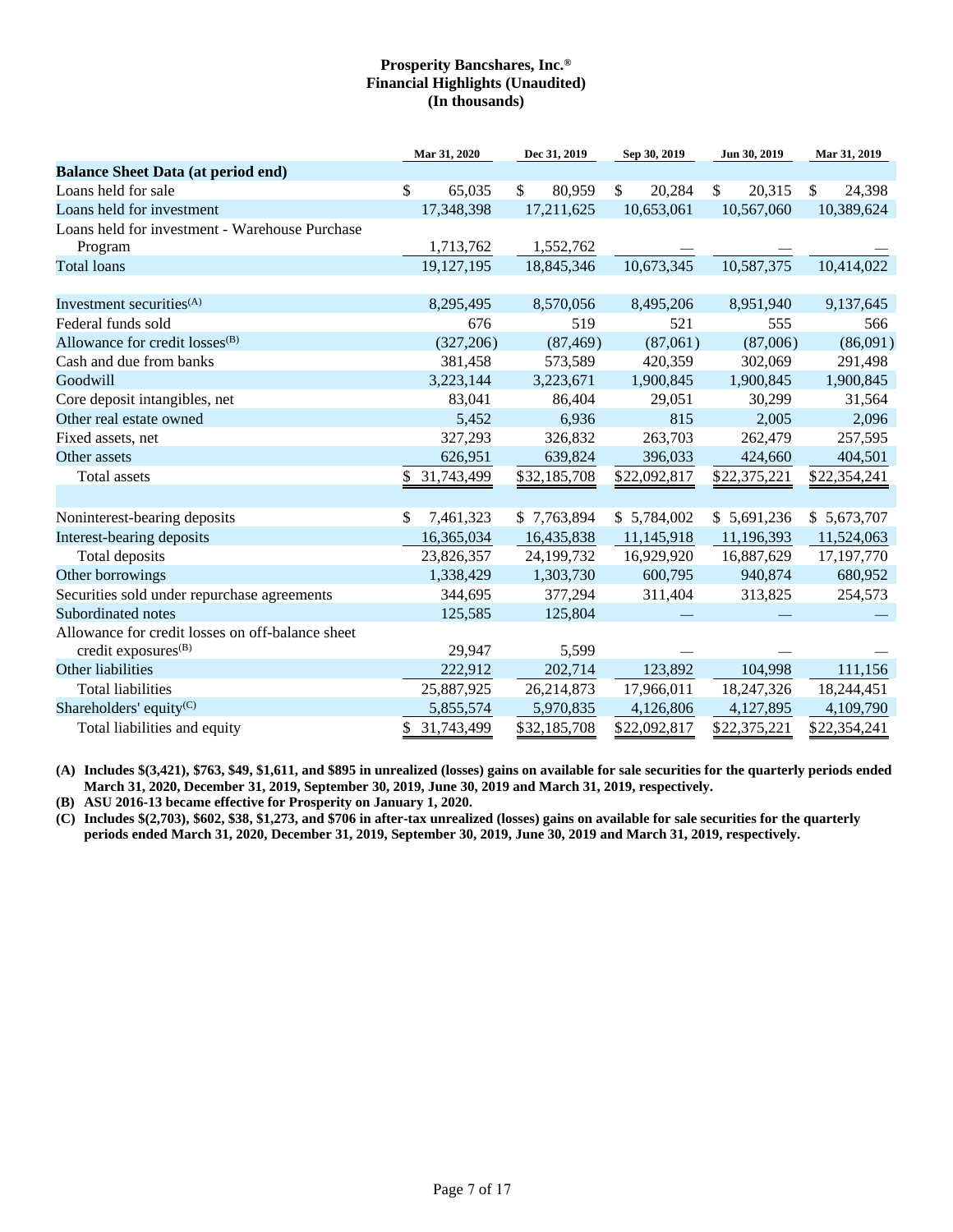|                                                                     |                 |                | <b>Three Months Ended</b> |                |    |                |
|---------------------------------------------------------------------|-----------------|----------------|---------------------------|----------------|----|----------------|
|                                                                     | Mar 31, 2020    | Dec 31, 2019   | Sep 30, 2019              | Jun 30, 2019   |    | Mar 31, 2019   |
| <b>Income Statement Data</b>                                        |                 |                |                           |                |    |                |
| Interest income:                                                    |                 |                |                           |                |    |                |
| Loans                                                               | \$<br>247,243   | \$<br>222,910  | \$<br>134,943             | \$<br>133,525  | \$ | 130,065        |
| $Securities^{(D)}$                                                  | 48,282          | 49.348         | 50,872                    | 53,944         |    | 55.648         |
| Federal funds sold and other earning assets                         | 713             | 600            | 363                       | 318            |    | 402            |
| Total interest income                                               | 296,238         | 272,858        | 186,178                   | 187,787        |    | 186,115        |
| Interest expense:                                                   |                 |                |                           |                |    |                |
| Deposits                                                            | 35,018          | 32,759         | 26,939                    | 26,562         |    | 25,128         |
| Other borrowings                                                    | 2,932           | 6,115          | 4,335                     | 5,556          |    | 5,317          |
| Securities sold under repurchase agreements                         | 757             | 879            | 914                       | 831            |    | 759            |
| Subordinated notes and trust preferred                              | 1,500           | 1,075          |                           |                |    |                |
| Total interest expense                                              | 40,207          | 40,828         | 32,188                    | 32,948         |    | 31,205         |
| Net interest income                                                 | 256,031         | 232,030        | 153,990                   | 154,838        |    | 154,911        |
| Provision for credit losses                                         |                 | 1,700          | 1,100                     | 800            |    | 700            |
| Net interest income after provision for credit losses               | 256,031         | 230,330        | 152,890                   | 154,038        |    | 154,211        |
| Noninterest income:                                                 |                 |                |                           |                |    |                |
| Nonsufficient funds (NSF) fees                                      | 9.443           | 9,990          | 8,835                     | 7.973          |    | 7.816          |
| Credit card, debit card and ATM card income                         | 7,474           | 7,728          | 6,688                     | 6,480          |    | 5,971          |
| Service charges on deposit accounts                                 | 6,104           | 5,597          | 5,020                     | 4,989          |    | 4,998          |
| Trust income                                                        | 2,662           | 2,582          | 2,492                     | 2,558          |    | 2,595          |
| Mortgage income                                                     | 2,010           | 2,455          | 839                       | 990            |    | 722            |
| Brokerage income                                                    | 650             | 625            | 522                       | 541            |    | 673            |
| Bank owned life insurance income                                    | 1,545           | 1,502          | 1,314                     | 1,321          |    | 1,289          |
| Net (loss) gain on sale or write-down of assets                     | (385)           | (1,870)        | (3)                       | $\overline{2}$ |    | 58             |
| Other noninterest income                                            | 4,885           | 6,897          | 4,966                     | 5,104          |    | 4,022          |
| Total noninterest income                                            | 34,388          | 35,506         | 30,673                    | 29,958         |    | 28,144         |
| Noninterest expense:                                                |                 |                |                           |                |    |                |
| Salaries and benefits                                               | 77,282          | 69,356         | 52,978                    | 52,941         |    | 51,073         |
| Net occupancy and equipment                                         | 8.980           | 7,420          | 5,607                     | 5,492          |    | 5,466          |
| Credit and debit card, data processing and software<br>amortization |                 |                |                           | 4,904          |    | 4,573          |
| Regulatory assessments and FDIC insurance                           | 11,421<br>2,078 | 9,158<br>2,095 | 4,989<br>1,814            | 2,325          |    | 2,374          |
|                                                                     |                 |                |                           |                |    |                |
| Core deposit intangibles amortization                               | 3,363<br>4,768  | 2,705<br>4,212 | 1,248<br>3,286            | 1,265<br>3,111 |    | 1,319<br>3,104 |
| Depreciation                                                        |                 |                |                           |                |    |                |
| Communications                                                      | 3,195<br>46     | 3,012<br>57    | 2,214<br>68               | 2,183<br>120   |    | 2,270<br>83    |
| Other real estate expense                                           |                 |                |                           |                |    |                |
| Net (gain) loss on sale or write-down of other real estate          | (130)<br>544    | (49)           | (115)                     | (54)           |    | (177)          |
| Merger related expenses                                             |                 | 46,402         |                           |                |    |                |
| Other noninterest expense                                           | 13,194          | 12,083         | 8,610<br>80,699           | 8,534          |    | 8,486          |
| Total noninterest expense                                           | 124,741         | 156,451        |                           | 80,821         |    | 78,571         |
| Income before income taxes                                          | 165,678         | 109,385        | 102,864                   | 103,175        |    | 103,784        |
| Provision for income taxes                                          | 34,830          | 23,251         | 21,106                    | 20,917         |    | 21,382         |
| Net income available to common shareholders                         | \$<br>130,848   | \$<br>86,134   | \$<br>81,758              | \$<br>82,258   | \$ | 82,402         |

**(D) Interest income on securities was reduced by net premium amortization of \$8,005, \$8,556, \$8,027, \$7,607 and \$6,589 for the three-month periods ended March 31, 2020, December 31, 2019, September 30, 2019, June 30, 2019 and March 31, 2019, respectively.**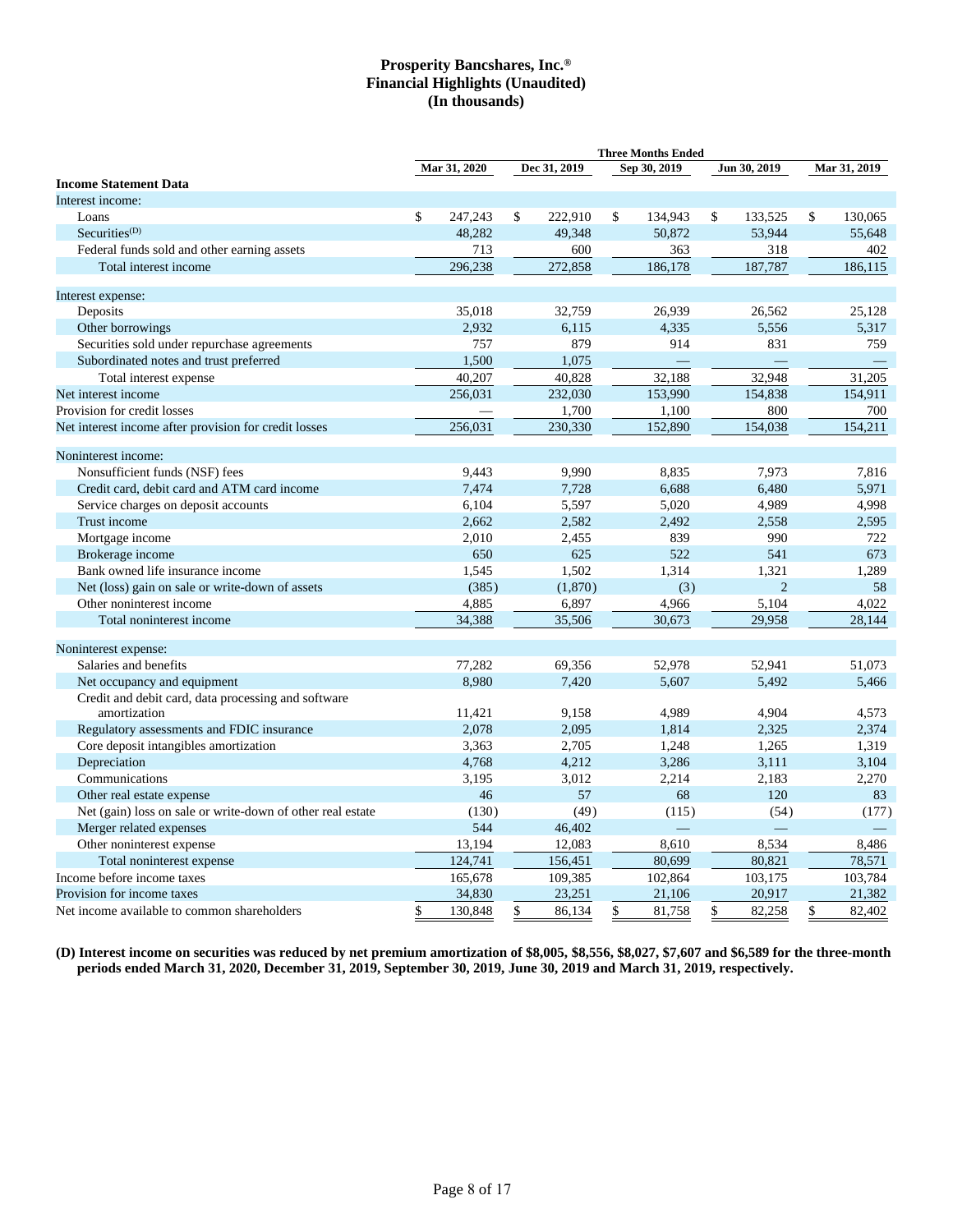## **Prosperity Bancshares, Inc. ® Financial Highlights (Unaudited) (Dollars and share amounts in thousands, except per share data and market prices)**

|                                                                         |      | Mar 31, 2020 |                    | Dec 31, 2019 |                    | Sep 30, 2019 |      | Jun 30, 2019 | Mar 31, 2019  |        |
|-------------------------------------------------------------------------|------|--------------|--------------------|--------------|--------------------|--------------|------|--------------|---------------|--------|
| <b>Profitability</b>                                                    |      |              |                    |              |                    |              |      |              |               |        |
| Net income $(E)$ $(F)$                                                  | \$   | 130,848      | \$                 | 86,134       | \$                 | 81,758       | \$   | 82,258       | \$            | 82,402 |
|                                                                         |      | 1.39         | \$                 | 1.01         | \$                 | 1.19         | \$   | 1.18         |               | 1.18   |
| Basic earnings per share                                                | \$   | 1.39         |                    |              |                    | 1.19         |      |              | \$            |        |
| Diluted earnings per share                                              | \$   |              | \$                 | 1.01         | \$                 |              | \$   | 1.18         | \$            | 1.18   |
| Return on average assets (G) (K)                                        |      | 1.67%        |                    | 1.19%        |                    | 1.47%        |      | 1.46%        |               | 1.46%  |
| Return on average common equity $(G)$ (K)                               |      | 8.86%        |                    | 6.33%        |                    | 7.89%        |      | 7.92%        |               | 8.05%  |
| Return on average tangible common equity (G) (H) (K)                    |      | 20.16%       |                    | 12.50%       |                    | 14.77%       |      | 14.82%       |               | 15.24% |
| Tax equivalent net interest margin (E)(F)(I)                            |      | 3.81%        |                    | 3.66%        |                    | 3.16%        |      | 3.16%        |               | 3.20%  |
| Efficiency ratio $(H)(J)(L)$                                            |      | 42.90%       |                    | 58.07%       |                    | 43.70%       |      | 43.74%       |               | 42.94% |
| <b>Liquidity and Capital Ratios</b>                                     |      |              |                    |              |                    |              |      |              |               |        |
| Equity to assets                                                        |      | 18.45%       |                    | 18.55%       |                    | 18.68%       |      | 18.45%       |               | 18.38% |
| Common equity tier 1 capital                                            |      | 12.27%       |                    | 12.30%       |                    | 16.68%       |      | 16.59%       |               | 16.76% |
| Tier 1 risk-based capital                                               |      | 12.27%       |                    | 12.30%       |                    | 16.68%       |      | 16.59%       |               | 16.76% |
| Total risk-based capital                                                |      | 12.81%       |                    | 12.70%       |                    | 17.34%       |      | 17.25%       |               | 17.42% |
| Tier 1 leverage capital                                                 |      | 9.49%        |                    | 10.42%       |                    | 10.86%       |      | 10.67%       |               | 10.59% |
| Period end tangible equity to period end tangible assets <sup>(H)</sup> |      | 8.96%        |                    | 9.21%        |                    | 10.90%       |      | 10.75%       |               | 10.66% |
| <b>Other Data</b>                                                       |      |              |                    |              |                    |              |      |              |               |        |
| Weighted-average shares used in computing earnings per<br>common share  |      |              |                    |              |                    |              |      |              |               |        |
| <b>Basic</b>                                                            |      | 94,371       |                    | 85,573       |                    | 68,738       |      | 69,806       |               | 69,847 |
| Diluted                                                                 |      | 94,371       |                    | 85,573       |                    | 68,738       |      | 69,806       |               | 69,847 |
| Period end shares outstanding                                           |      | 92,652       |                    | 94,746       |                    | 68,397       |      | 69,261       |               | 69,846 |
| Cash dividends paid per common share                                    | \$   | 0.46         | \$                 | 0.46         | \$                 | 0.41         | \$   | 0.41         | \$            | 0.41   |
| Book value per common share                                             | $\$$ | 63.20        | \$                 | 63.02        | $\mathsf{\$}$      | 60.34        | $\$$ | 59.60        | $\mathsf{\$}$ | 58.84  |
| Tangible book value per common share (H)                                | \$   | 27.52        | $\mathbf{\hat{S}}$ | 28.08        | $\mathbf S$        | 32.12        | \$   | 31.72        | \$            | 31.17  |
| Common Stock Market Price                                               |      |              |                    |              |                    |              |      |              |               |        |
| High                                                                    | \$   | 75.22        | \$                 | 74.35        | \$                 | 71.86        | \$   | 74.50        | \$            | 75.36  |
| Low                                                                     | \$   | 42.02        | \$                 | 66.60        | \$                 | 62.17        | \$   | 61.85        | \$            | 61.65  |
| Period end closing price                                                | \$   | 48.25        | $\mathbb{S}$       | 71.89        | $\mathbf{\hat{S}}$ | 70.63        | \$   | 66.05        | $\mathsf{\$}$ | 69.06  |
| Employees – FTE                                                         |      | 3,782        |                    | 3,901        |                    | 3,044        |      | 3,046        |               | 3,065  |
| Number of banking centers                                               |      | 285          |                    | 285          |                    | 243          |      | 243          |               | 242    |

**(E) Includes purchase accounting adjustments for the periods presented as follows:**

|                                    |              | <b>Three Months Ended</b> |              |              |              |  |  |  |  |  |  |
|------------------------------------|--------------|---------------------------|--------------|--------------|--------------|--|--|--|--|--|--|
|                                    | Mar 31, 2020 | Dec 31, 2019              | Sep 30, 2019 | Jun 30, 2019 | Mar 31, 2019 |  |  |  |  |  |  |
| Loan discount accretion            |              |                           |              |              |              |  |  |  |  |  |  |
| <b>ASC 310-20</b>                  | \$22,463     | \$17,834                  | \$1,006      | \$880        | \$1,474      |  |  |  |  |  |  |
| <b>ASC 310-30</b>                  | \$6,019      | \$5,908                   | \$277        | \$347        | \$319        |  |  |  |  |  |  |
| <b>Securities net amortization</b> | \$194        | \$201                     | \$157        | \$255        | \$234        |  |  |  |  |  |  |
| Time deposits amortization         | \$2,270      | \$1,709                   | __           |              |              |  |  |  |  |  |  |
|                                    |              |                           |              |              |              |  |  |  |  |  |  |

**(F) Using effective tax rate of 21.0%, 21.3%, 20.5%, 20.3% and 20.6% for the three-month periods ended March 31, 2020, December 31, 2019, September 30, 2019, June 30, 2019 and March 31, 2019, respectively.**

**(G) Interim periods annualized.**

**(H) Refer to the "Notes to Selected Financial Data" at the end of this Earnings Release for a reconciliation of this non-GAAP financial measure to the nearest GAAP financial measure.**

**(I) Net interest margin for all periods presented is based on average balances on an actual 365 day or 366 days basis.**

**(J) Calculated by dividing total noninterest expense, excluding credit loss provisions and one-time merger and acquisition expenses, by net interest income plus noninterest income, excluding net gains and losses on the sale of assets and securities. Additionally, taxes are not part of this calculation.**

**(K) Excluding merger related expenses, net of tax, annualized returns on average assets, average common equity and average tangible common equity were 1.67%(H), 8.89%(H) and 20.23%(H) for the three months ended March 31, 2020.**

**(L) Excluding merger related expenses, net of tax, the efficiency ratio was 42.71%(H) for the three months ended March 31, 2020.**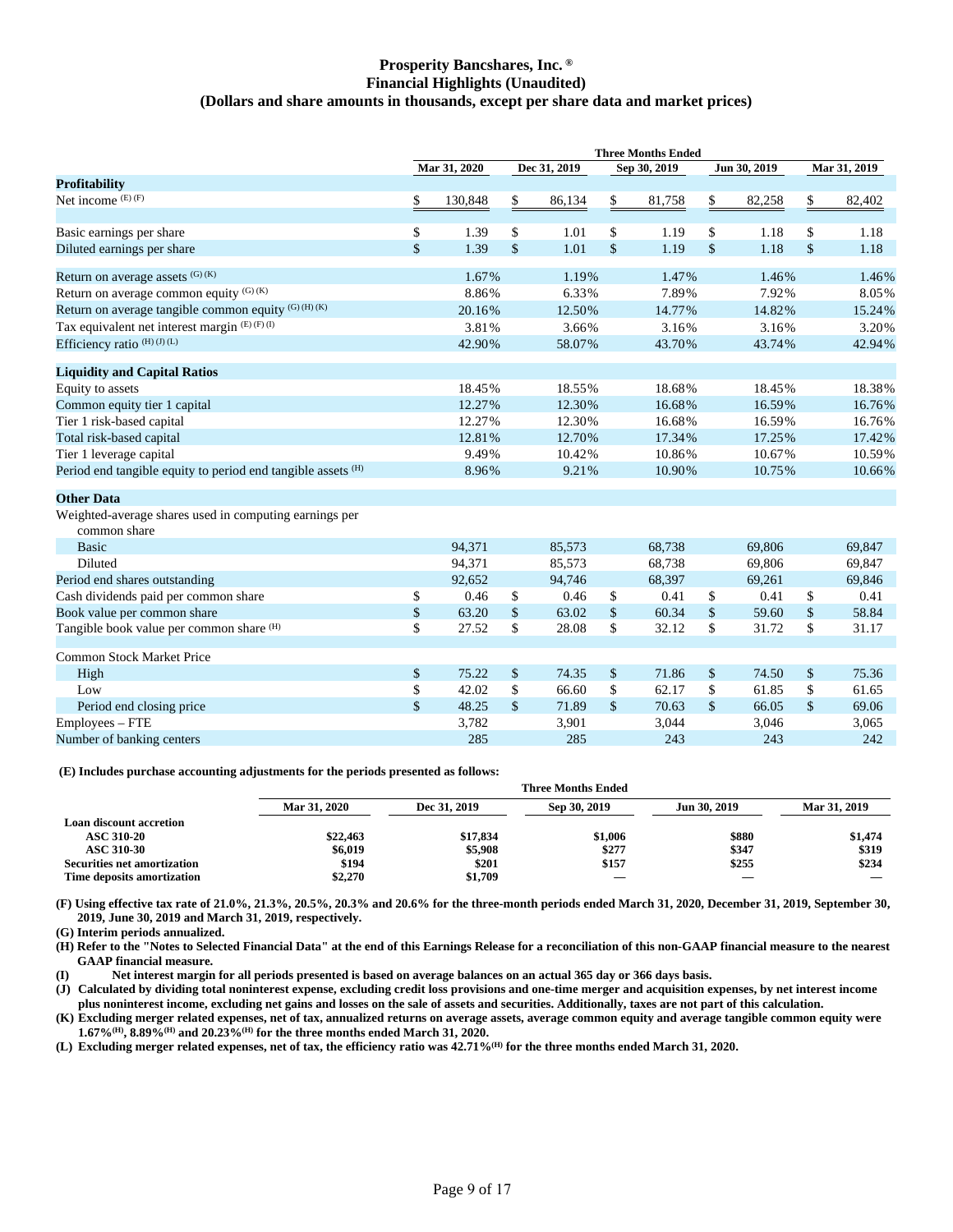| YIELD ANALYSIS                                                                      |                           |                                                       |                           |     |                           | <b>Three Months Ended</b>                             |                           |     |                           |                                                       |                           |     |
|-------------------------------------------------------------------------------------|---------------------------|-------------------------------------------------------|---------------------------|-----|---------------------------|-------------------------------------------------------|---------------------------|-----|---------------------------|-------------------------------------------------------|---------------------------|-----|
|                                                                                     |                           | Mar 31, 2020                                          |                           |     |                           | Dec 31, 2019                                          |                           |     | Mar 31, 2019              |                                                       |                           |     |
|                                                                                     | Average<br><b>Balance</b> | <b>Interest</b><br>Earned/<br><b>Interest</b><br>Paid | Average<br>Yield/<br>Rate | (M) | Average<br><b>Balance</b> | <b>Interest</b><br>Earned/<br><b>Interest</b><br>Paid | Average<br>Yield/<br>Rate | (M) | Average<br><b>Balance</b> | <b>Interest</b><br>Earned/<br><b>Interest</b><br>Paid | Average<br>Yield/<br>Rate | (M) |
| Interest-earning assets:                                                            |                           |                                                       |                           |     |                           |                                                       |                           |     |                           |                                                       |                           |     |
| Loans held for sale                                                                 | \$<br>66,917 \$           | 632                                                   | 3.80%                     |     | 57,171 \$<br>\$           |                                                       | 570 3.96%                 |     | \$<br>24,993 \$           | 305                                                   | 4.95%                     |     |
| Loans held for investment                                                           | 17,263,098                | 236,517                                               | 5.51%                     |     | 15,261,163                | 212,466 5.52%                                         |                           |     | 10,367,242                | 129,760 5.08%                                         |                           |     |
| Loans held for investment - Warehouse                                               |                           |                                                       |                           |     |                           |                                                       |                           |     |                           |                                                       |                           |     |
| Purchase Program                                                                    | 1,120,324                 | 10,094                                                | 3.62%                     |     | 996,903                   |                                                       | 9,874 3.93%               |     |                           |                                                       |                           |     |
| <b>Total Loans</b>                                                                  | 18,450,339                | 247,243                                               | 5.39%                     |     | 16,315,237                | 222,910 5.42%                                         |                           |     | 10,392,235                | 130,065                                               | 5.08%                     |     |
| Investment securities                                                               | 8,434,196                 | 48,282                                                | $2.30\%$ (N)              |     | 8,598,736                 |                                                       | 49,348 2.28%              | (N) | 9,299,963                 | 55,648                                                | 2.43%                     | (N) |
| Federal funds sold and other earning assets                                         | 223,631                   | 713                                                   | 1.28%                     |     | 305,596                   | 600                                                   | 0.78%                     |     | 71,842                    | 402                                                   | 2.27%                     |     |
| Total interest-earning assets                                                       | 27,108,166                | 296,238                                               | 4.40%                     |     | 25,219,569                | 272,858                                               | 4.29%                     |     | 19,764,040                | 186,115                                               | 3.82%                     |     |
| Allowance for credit losses <sup>(B)</sup>                                          | (328,005)                 |                                                       |                           |     | (86,795)                  |                                                       |                           |     | (86,507)                  |                                                       |                           |     |
| Noninterest-earning assets                                                          | 4,577,251                 |                                                       |                           |     | 3,930,651                 |                                                       |                           |     | 2,864,039                 |                                                       |                           |     |
| Total assets                                                                        | \$31,357,412              |                                                       |                           |     | \$29,063,425              |                                                       |                           |     | \$22,541,572              |                                                       |                           |     |
| Interest-bearing liabilities:                                                       |                           |                                                       |                           |     |                           |                                                       |                           |     |                           |                                                       |                           |     |
| Interest-bearing demand deposits                                                    | $$4,990,376$ \$           | 7,096                                                 | 0.57%                     |     | $$4,233,880$ \,           |                                                       | 5,755 0.54%               |     | $$4,148,377$ \;           |                                                       | 6,812 0.67%               |     |
| Savings and money market deposits                                                   | 7,965,440                 | 14,122                                                | 0.71%                     |     | 7,109,754                 | 14,187                                                | 0.79%                     |     | 5,472,789                 | 11,184                                                | 0.83%                     |     |
| Certificates and other time deposits                                                | 3,404,748                 | 13,800                                                | 1.63%                     |     | 3,044,843                 |                                                       | 12,817 1.67%              |     | 2,062,753                 | 7,132                                                 | 1.40%                     |     |
| Other borrowings                                                                    | 832,961                   | 2,932                                                 | 1.42%                     |     | 1,403,686                 |                                                       | 6,115 1.73%               |     | 844,873                   |                                                       | 5,317 2.55%               |     |
| Securities sold under repurchase agreements                                         | 366,615                   | 757                                                   | 0.83%                     |     | 351,580                   |                                                       | 879 0.99%                 |     | 272,630                   | 759                                                   | 1.13%                     |     |
| Subordinated notes and trust preferred                                              | 125,694                   | 1,500                                                 | 4.80%                     |     | 87,963                    | 1,075                                                 | 4.85%                     |     |                           |                                                       |                           |     |
| Total interest-bearing liabilities                                                  | 17,685,834                | 40,207                                                | 0.91%                     | (O) | 16,231,706                | 40,828                                                | 1.00%                     | (0) | 12,801,422                | 31,204                                                | $0.99\%$ (0)              |     |
| Noninterest-bearing liabilities:                                                    |                           |                                                       |                           |     |                           |                                                       |                           |     |                           |                                                       |                           |     |
| Noninterest-bearing demand deposits                                                 | 7,491,798                 |                                                       |                           |     | 7,066,878                 |                                                       |                           |     | 5,557,821                 |                                                       |                           |     |
| Allowance for credit losses on off-balance<br>sheet credit exposures <sup>(B)</sup> | 13,009                    |                                                       |                           |     | 5,599                     |                                                       |                           |     |                           |                                                       |                           |     |
| Other liabilities                                                                   | 262,523                   |                                                       |                           |     | 315,256                   |                                                       |                           |     | 86,868                    |                                                       |                           |     |
| <b>Total liabilities</b>                                                            | 25,453,164                |                                                       |                           |     | 23,619,439                |                                                       |                           |     | 18,446,111                |                                                       |                           |     |
| Shareholders' equity                                                                | 5,904,248                 |                                                       |                           |     | 5,443,986                 |                                                       |                           |     | 4,095,461                 |                                                       |                           |     |
| Total liabilities and shareholders' equity                                          | \$31,357,412              |                                                       |                           |     | \$29,063,425              |                                                       |                           |     | \$22,541,572              |                                                       |                           |     |
|                                                                                     |                           |                                                       |                           |     |                           |                                                       |                           |     |                           |                                                       |                           |     |
| Net interest income and margin                                                      |                           | \$256,031                                             | 3.80%                     |     |                           | \$232,030                                             | 3.65%                     |     |                           | \$154,911                                             | 3.18%                     |     |
| Non-GAAP to GAAP reconciliation:                                                    |                           |                                                       |                           |     |                           |                                                       |                           |     |                           |                                                       |                           |     |
| Tax equivalent adjustment                                                           |                           | 723                                                   |                           |     |                           | 668                                                   |                           |     |                           | 863                                                   |                           |     |
| Net interest income and margin (tax                                                 |                           |                                                       |                           |     |                           |                                                       |                           |     |                           |                                                       |                           |     |
| equivalent basis)                                                                   |                           | \$256,754                                             | 3.81%                     |     |                           | \$232,698 3.66%                                       |                           |     |                           | \$155,774 3.20%                                       |                           |     |

**(M) Annualized and based on an actual 365 day or 366 day basis.**

**(N) Yield on securities was impacted by net premium amortization of \$8,005, \$8,556 and \$6,589 for the three-month periods ended March 31, 2020, December 31, 2019 and March 31, 2020, respectively.**

**(O) Total cost of funds, including noninterest bearing deposits, was 0.64%, 0.70% and 0.69% for the three months ended March 31, 2020, December 31, 2019 and March 31, 2019, respectively.**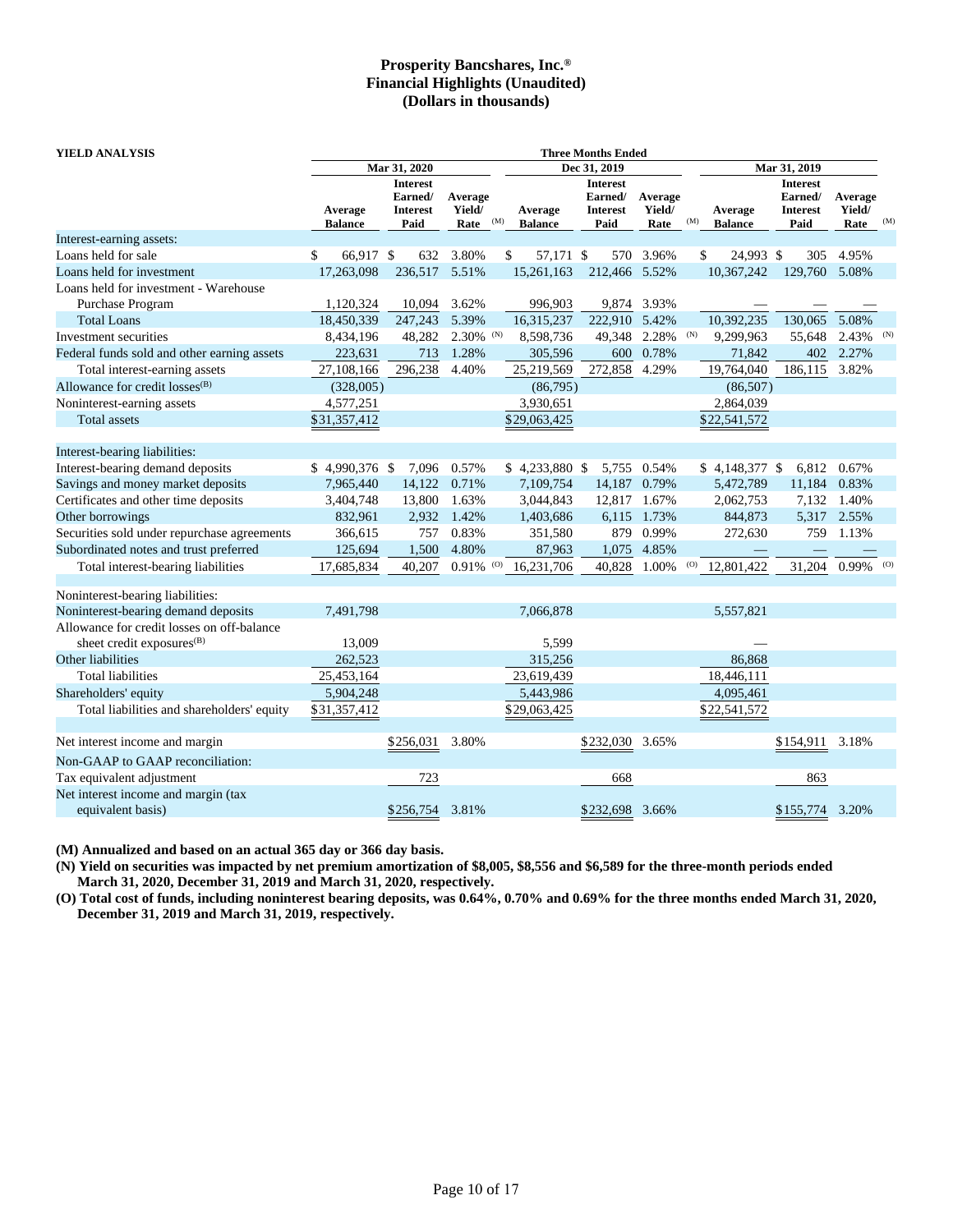|                                                |              |              | <b>Three Months Ended</b> |              |                          |
|------------------------------------------------|--------------|--------------|---------------------------|--------------|--------------------------|
|                                                | Mar 31, 2020 | Dec 31, 2019 | Sep 30, 2019              | Jun 30, 2019 | Mar 31, 2019             |
| <b>YIELD TREND (P)</b>                         |              |              |                           |              |                          |
| <b>Interest-Earning Assets:</b>                |              |              |                           |              |                          |
| Loans held for sale                            | 3.80%        | 3.96%        | 5.01%                     | 5.12%        | 4.95%                    |
| Loans held for investment                      | 5.51%        | 5.52%        | 5.05%                     | 5.08%        | 5.09%                    |
| Loans held for investment - Warehouse Purchase |              |              |                           |              |                          |
| Program                                        | 3.62%        | 3.93%        |                           |              |                          |
| Total loans                                    | 5.39%        | 5.42%        | 5.05%                     | 5.09%        | 5.08%                    |
| Investment securities (Q)                      | 2.30%        | 2.28%        | 2.30%                     | 2.36%        | 2.43%                    |
| Federal funds sold and other earning assets    | 1.28%        | 0.78%        | 1.93%                     | 1.98%        | 2.27%                    |
| Total interest-earning assets                  | 4.40%        | 4.29%        | 3.80%                     | 3.81%        | 3.82%                    |
| <b>Interest-Bearing Liabilities:</b>           |              |              |                           |              |                          |
| Interest-bearing demand deposits               | 0.57%        | 0.54%        | 0.62%                     | $0.63\%$     | 0.67%                    |
| Savings and money market deposits              | 0.71%        | 0.79%        | 0.90%                     | 0.90%        | 0.83%                    |
| Certificates and other time deposits           | 1.63%        | 1.67%        | 1.67%                     | 1.57%        | 1.40%                    |
| Other borrowings                               | 1.42%        | 1.73%        | 2.29%                     | 2.52%        | 2.55%                    |
| Securities sold under repurchase agreements    | 0.83%        | 0.99%        | 1.15%                     | 1.15%        | 1.13%                    |
| Subordinated notes and trust preferred         | 4.80%        | 4.85%        |                           |              | $\overline{\phantom{0}}$ |
| Total interest-bearing liabilities             | 0.91%        | 1.00%        | 1.04%                     | 1.05%        | 0.99%                    |
| Net Interest Margin                            | 3.80%        | 3.65%        | 3.14%                     | 3.14%        | 3.18%                    |
| Net Interest Margin (tax equivalent)           | 3.81%        | 3.66%        | 3.16%                     | 3.16%        | 3.20%                    |

**(P) Annualized and based on average balances on an actual 365 day or 366 day basis.**

**(Q) Yield on securities was impacted by net premium amortization of \$8,005, \$8,556, \$8,027, \$7,607 and \$6,589 for the three-month periods ended March 31, 2020, December 31, 2019, September 30, 2019, June 30, 2019 and March 31, 2019, respectively.**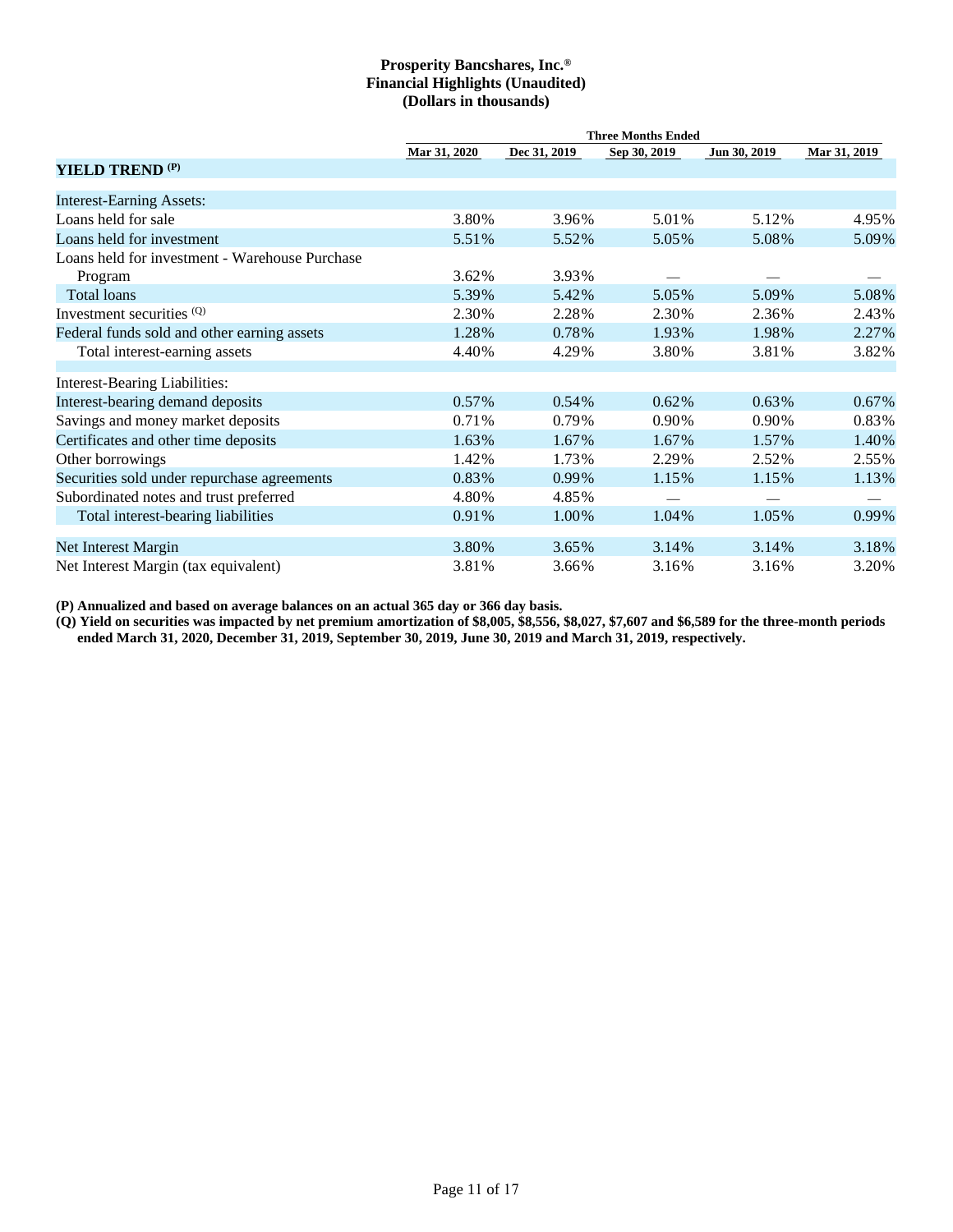|                                                                                     |                         |                       | <b>Three Months Ended</b> |              |                        |
|-------------------------------------------------------------------------------------|-------------------------|-----------------------|---------------------------|--------------|------------------------|
|                                                                                     | Mar 31, 2020            | Dec 31, 2019          | Sep 30, 2019              | Jun 30, 2019 | Mar 31, 2019           |
| <b>Balance Sheet Averages</b>                                                       |                         |                       |                           |              |                        |
| Loans held for sale                                                                 | $\mathcal{S}$<br>66,917 | $\sqrt{\ }$<br>57,171 | $\mathcal{S}$<br>21,077   | \$<br>24,787 | $\mathbb{S}$<br>24,993 |
| Loans held for investment                                                           | 17,263,098              | 15,261,163            | 10,589,272                | 10,495,638   | 10,367,242             |
| Loans held for investment - Warehouse Purchase                                      |                         |                       |                           |              |                        |
| Program                                                                             | 1,120,324               | 996,903               |                           |              |                        |
| <b>Total Loans</b>                                                                  | 18,450,339              | 16,315,237            | 10,610,349                | 10,520,425   | 10,392,235             |
| Investment securities                                                               | 8,434,196               | 8,598,736             | 8,758,056                 | 9,185,877    | 9,299,963              |
| Federal funds sold and other earning assets                                         | 223,631                 | 305,596               | 74,751                    | 64,335       | 71,842                 |
| Total interest-earning assets                                                       | 27,108,166              | 25,219,569            | 19,443,156                | 19,770,637   | 19,764,040             |
| Allowance for credit losses <sup>(B)</sup>                                          | (328,005)               | (86,795)              | (86,996)                  | (86, 158)    | (86,507)               |
| Cash and due from banks                                                             | 321,832                 | 275,072               | 230,986                   | 227,653      | 266,316                |
| Goodwill                                                                            | 3,223,633               | 2,658,133             | 1,900,845                 | 1,900,845    | 1,900,845              |
| Core deposit intangibles, net                                                       | 84,865                  | 28,912                | 29,682                    | 30,933       | 32,243                 |
| Other real estate                                                                   | 5,837                   | 4,864                 | 997                       | 2,053        | 2,100                  |
| Fixed assets, net                                                                   | 325,337                 | 308,692               | 263,495                   | 260,054      | 257,811                |
| Other assets                                                                        | 615,747                 | 654,978               | 423,931                   | 420,940      | 404,724                |
| <b>Total assets</b>                                                                 | \$31,357,412            | \$29,063,425          | \$22,206,096              | \$22,526,957 | \$22,541,572           |
|                                                                                     |                         |                       |                           |              |                        |
| Noninterest-bearing deposits                                                        | \$7,491,798             | \$7,066,878           | \$5,701,419               | \$5,674,615  | 5,557,821<br>\$.       |
| Interest-bearing demand deposits                                                    | 4,990,376               | 4,233,880             | 3,575,249                 | 3,714,968    | 4,148,377              |
| Savings and money market deposits                                                   | 7,965,440               | 7,109,754             | 5,524,277                 | 5,647,494    | 5,472,789              |
| Certificates and other time deposits                                                | 3,404,748               | 3,044,843             | 2,083,803                 | 2,057,033    | 2,062,753              |
| Total deposits                                                                      | 23,852,362              | 21,455,355            | 16,884,748                | 17,094,110   | 17,241,740             |
| Other borrowings                                                                    | 832,961                 | 1,403,686             | 749,814                   | 883,557      | 844,873                |
| Securities sold under repurchase agreements                                         | 366,615                 | 351,580               | 315,277                   | 288,666      | 272,630                |
| Subordinated notes and trust preferred                                              | 125,694                 | 87,963                |                           |              |                        |
| Allowance for credit losses on off-balance sheet<br>credit exposures <sup>(B)</sup> | 13,009                  | 5,673                 |                           |              |                        |
| Other liabilities                                                                   | 262,523                 | 320,855               | 111,526                   | 108,246      | 86,868                 |
| Shareholders' equity                                                                | 5,904,248               | 5,443,986             | 4,144,731                 | 4,152,378    | 4,095,461              |
| Total liabilities and equity                                                        | \$31,357,412            | \$29,063,425          | \$22,206,096              | \$22,526,957 | \$22,541,572           |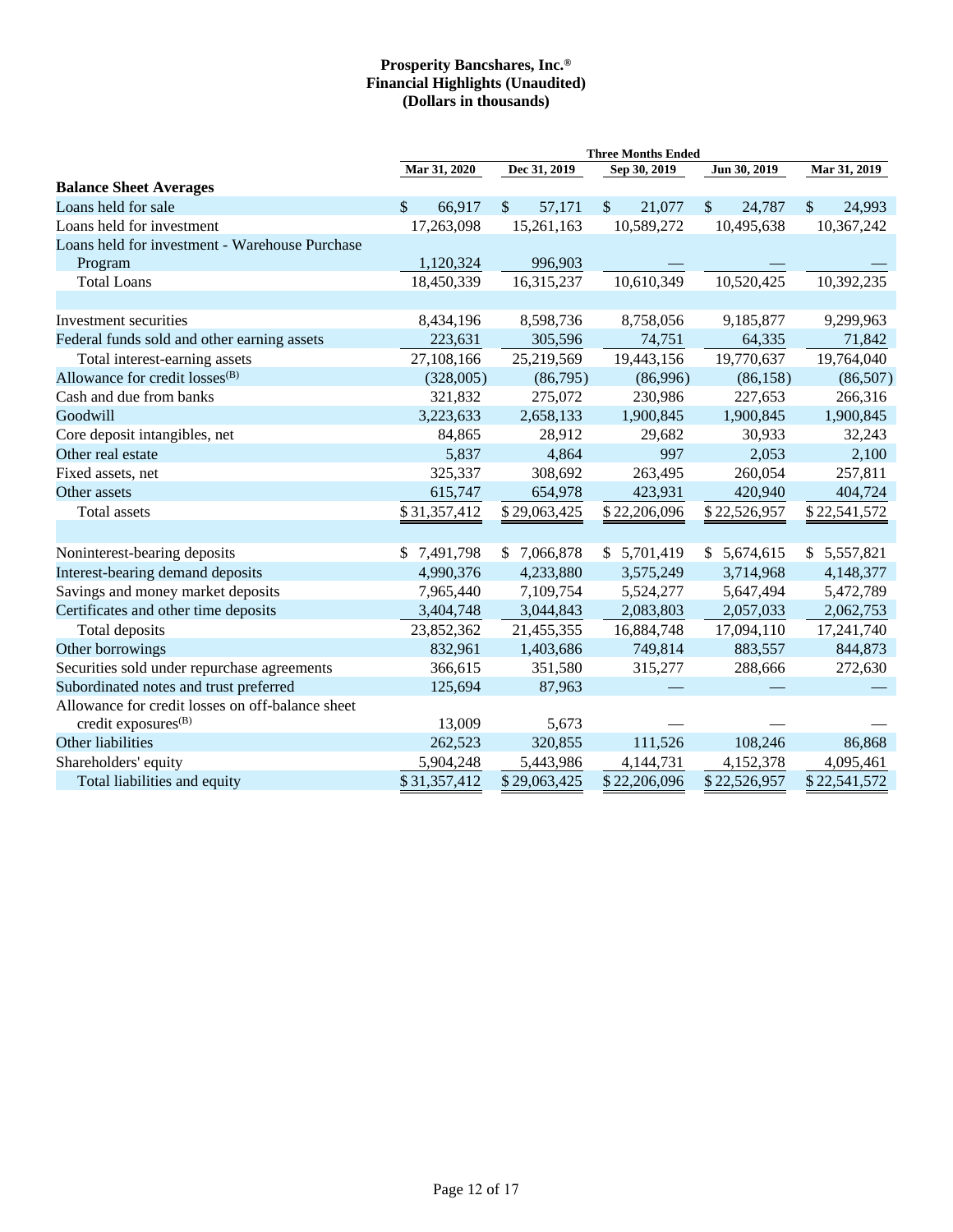|                                      | Mar 31, 2020 |             | Dec 31, 2019       |             | Sep 30, 2019       |             | Jun 30, 2019      | Mar 31, 2019 |                   |       |
|--------------------------------------|--------------|-------------|--------------------|-------------|--------------------|-------------|-------------------|--------------|-------------------|-------|
| <b>Period End Balances</b>           |              |             |                    |             |                    |             |                   |              |                   |       |
| <b>Loan Portfolio</b>                |              |             |                    |             |                    |             |                   |              |                   |       |
| Commercial and industrial            | \$ 2,500,110 |             | 13.1% \$ 2,507,318 |             | 13.3% \$ 1,120,913 |             | 10.5% \$1,158,657 |              | 10.9% \$1,117,753 | 10.7% |
| Warehouse purchase program           | 1,713,762    | 9.0%        | 1,552,762          | 8.2%        |                    |             |                   |              |                   |       |
| Construction, land development and   |              |             |                    |             |                    |             |                   |              |                   |       |
| other land loans                     | 2,051,021    | 10.7%       | 2,064,167          | 11.0%       | 1,764,648          | 16.5%       | 1,739,308         | 16.4%        | 1,709,283         | 16.4% |
| 1-4 family residential               | 3,993,138    | 20.9%       | 3,880,382          | 20.6%       | 2,472,907          | 23.2%       | 2,456,506         | 23.2%        | 2,444,434         | 23.5% |
| Home equity                          | 516,003      | 2.6%        | 507,029            | 2.6%        | 250,775            | 2.3%        | 256,772           | 2.4%         | 262,276           | 2.5%  |
| Commercial real estate (includes     |              |             |                    |             |                    |             |                   |              |                   |       |
| multi-family residential)            | 6,576,213    | 34.4%       | 6,556,285          | 34.9%       | 3,652,176          | 34.3%       | 3,551,668         | 33.6%        | 3,496,688         | 33.6% |
| Agriculture (includes farmland)      | 635,295      | 3.3%        | 680,855            | 3.6%        | 729,585            | 6.8%        | 736,470           | 7.0%         | 708,348           | 6.8%  |
| Consumer and other                   | 423,000      | 2.2%        | 398,271            | 2.1%        | 342,839            | 3.2%        | 321,023           | 3.0%         | 294,405           | 2.8%  |
| Energy                               | 718,653      | 3.8%        | 698,277            | 3.7%        | 339,502            | 3.2%        | 366,971           | 3.5%         | 380,835           | 3.7%  |
| <b>Total loans</b>                   | \$19,127,195 |             | \$18,845,346       |             | \$10,673,345       |             | \$10,587,375      |              | \$10,414,022      |       |
| <b>Deposit Types</b>                 |              |             |                    |             |                    |             |                   |              |                   |       |
| Noninterest-bearing DDA              | \$7,461,323  | $31.3\%$ \$ | 7,763,894          | $32.1\%$ \$ | 5,784,002          | $34.2\%$ \$ | 5,691,236         | 33.7% \$     | 5,673,707         | 33.0% |
| <b>Interest-bearing DDA</b>          | 4,980,090    | 20.9%       | 5,100,938          | 21.1%       | 3,564,419          | 21.0%       | 3,530,581         | 20.9%        | 3,875,109         | 22.5% |
| Money market                         | 5,341,525    | 22.4%       | 5,099,024          | 21.1%       | 3,457,728          | 20.4%       | 3,438,164         | 20.3%        | 3,302,445         | 19.2% |
| <b>Savings</b>                       | 2,716,247    | 11.4%       | 2,756,297          | 11.3%       | 2,027,621          | 12.0%       | 2,158,159         | 12.8%        | 2,293,134         | 13.3% |
| Certificates and other time deposits | 3,327,172    | 14.0%       | 3,479,579          | 14.4%       | 2,096,150          | 12.4%       | 2,069,489         | 12.3%        | 2,053,375         | 12.0% |
| Total deposits                       | \$23,826,357 |             | \$24,199,732       |             | \$16,929,920       |             | \$16,887,629      |              | \$17,197,770      |       |
| Loan to Deposit Ratio                | 80.3%        |             | 77.9%              |             | 63.0%              |             | 62.7%             |              | 60.6%             |       |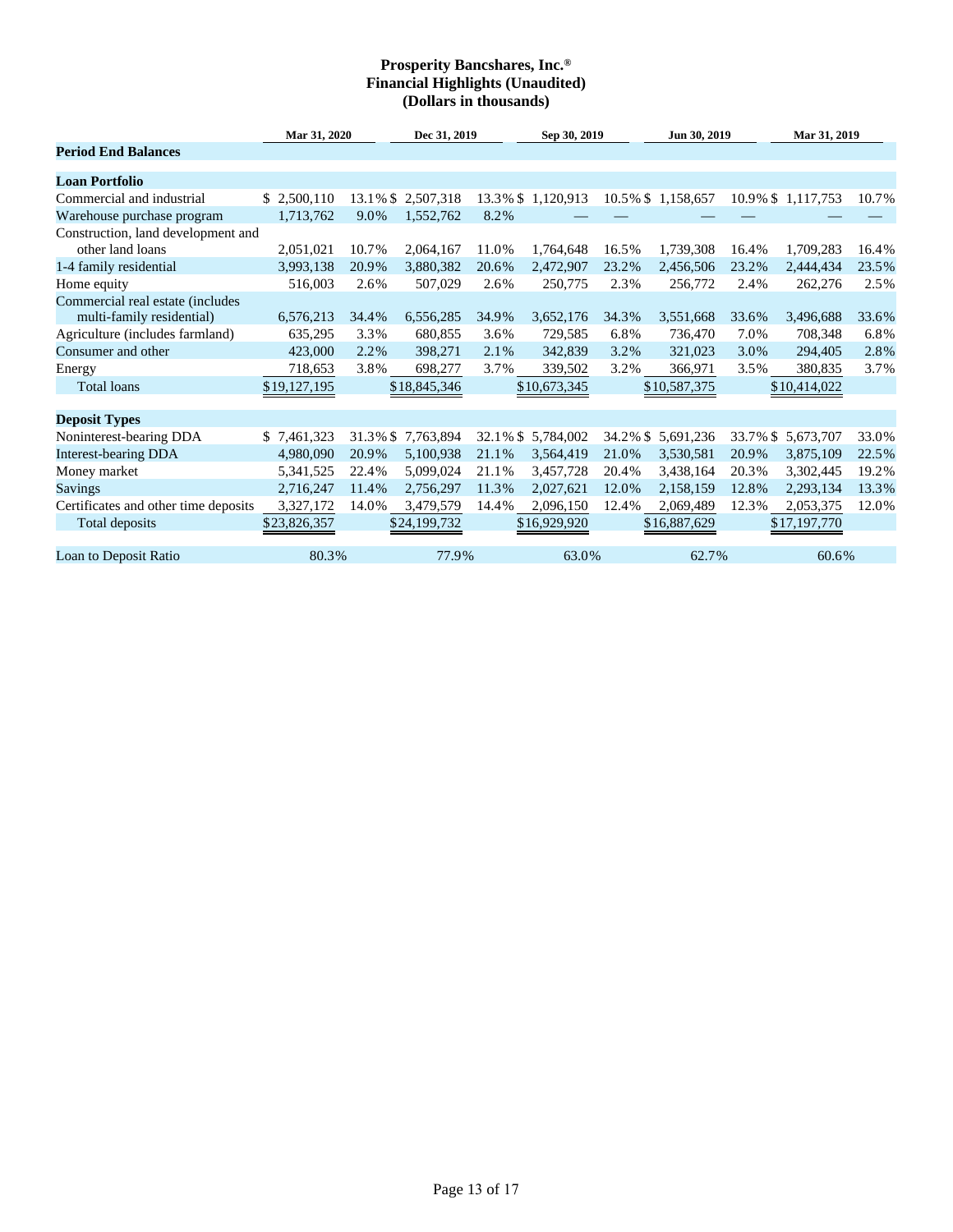| <b>Construction Loans</b>              |                  |              |                  |              |                  |              |                  |      |               |      |
|----------------------------------------|------------------|--------------|------------------|--------------|------------------|--------------|------------------|------|---------------|------|
|                                        |                  | Mar 31, 2020 |                  | Dec 31, 2019 |                  | Sep 30, 2019 | Jun 30, 2019     |      | Mar 31, 2019  |      |
|                                        |                  |              |                  |              |                  |              |                  |      |               |      |
| Single family residential construction | $$655.19131.9\%$ |              | 614,647 29.7% \$ |              | 462,714 26.2% \$ |              | 446.868 25.7% \$ |      | 454,041 26.5% |      |
| Land development                       | 110.853          | 5.4%         | 88.529           | 4.3%         | 80.711           | 4.6%         | 87.825           | 5.0% | 84.562        | 4.9% |
| Raw land                               | 265.943 12.9%    |              | 233.559 11.3%    |              | 171.609          | 9.7%         | 168.531          | 9.7% | 156,674       | 9.2% |
| Residential lots                       | 136.861          | 6.7%         | 138.961          | 6.7%         | 123,265          | 7.0%         | 121.586          | 7.0% | 119.301       | 7.0% |
| Commercial lots                        | 106.036          | 5.2%         | 101.960          | 4.9%         | 102.084          | 5.8%         | 105.633          | 6.1% | 92,683        | 5.4% |
| Commercial construction and other      | 778,731 37.9%    |              | 890.597 43.1%    |              | 825,001 46.7%    |              | 809.680 46.5%    |      | 802.996 47.0% |      |
| Net unaccreted discount                | (2,594)          |              | (4,086)          |              | (736)            |              | (815)            |      | (974)         |      |
| Total construction loans               | \$2,051,021      |              | \$2,064,167      |              | \$1,764,648      |              | \$1,739,308      |      | \$1,709,283   |      |

### **Non-Owner Occupied Commercial Real Estate Loans by Metropolitan Statistical Area (MSA) as of March 31, 2020**

|                                     | <b>Houston</b> | <b>Dallas</b> | Austin       | <b>OK City</b> | Tulsa     | Other $(R)$ | Total            |
|-------------------------------------|----------------|---------------|--------------|----------------|-----------|-------------|------------------|
| <b>Collateral Type</b>              |                |               |              |                |           |             |                  |
| Shopping center/retail              | 370,875        | 295,704<br>S. | 49.914<br>S. | 16,013         | 32,207    | 288,543     | \$1,053,256      |
| Commercial and industrial buildings | 149,079        | 79.447        | 13,566       | 12,009         | 19,574    | 175,596     | 449.271          |
| Office buildings                    | 194,554        | 695,103       | 26,001       | 43,739         | 5,526     | 89,462      | 1,054,385        |
| Medical buildings                   | 38.769         | 50,872        | 12,832       | 24.711         | 25,620    | 51.514      | 204,318          |
| <b>Apartment buildings</b>          | 358,231        | 726,145       | 33,207       | 16,028         | 43,127    | 235,595     | 1,412,333        |
| Hotel                               | 60.893         | 73,386        | 33,108       | 30,038         |           | 135,078     | 332,503          |
| Other                               | 52,565         | 32,165        | 15,770       | 10,376         | 4.444     | 84,748      | 200,068          |
| Total                               | \$1,224,966    | \$1,952,822   | \$184,398    | \$152,914      | \$130,498 | \$1,060,536 | $$4,706,134$ (S) |

### **Acquired Loans**

|                                                     |                                                 | <b>Non-PCD Loans</b>                                                         |             |                                                 | <b>PCD</b> Loans                        |                                         |                                                 | <b>Total Acquired Loans</b>          |                                                    |  |  |  |
|-----------------------------------------------------|-------------------------------------------------|------------------------------------------------------------------------------|-------------|-------------------------------------------------|-----------------------------------------|-----------------------------------------|-------------------------------------------------|--------------------------------------|----------------------------------------------------|--|--|--|
|                                                     | <b>Balance at</b><br><b>Acquisition</b><br>Date | <b>Balance at</b><br><b>Balance at</b><br>Dec 31,<br>Mar 31,<br>2019<br>2020 |             | <b>Balance at</b><br><b>Acquisition</b><br>Date | <b>Balance</b><br>at<br>Dec 31,<br>2019 | <b>Balance</b><br>at<br>Mar 31,<br>2020 | <b>Balance at</b><br><b>Acquisition</b><br>Date | <b>Balance at</b><br>Dec 31,<br>2019 | <b>Balance at</b><br><b>Mar 31,</b><br><b>2020</b> |  |  |  |
| Loan marks:                                         |                                                 |                                                                              |             |                                                 |                                         |                                         |                                                 |                                      |                                                    |  |  |  |
| Acquired banks <sup>(T)</sup>                       | \$<br>229,080                                   | $10,115$ \$<br>-S                                                            | 9,238       | 142,128<br>- \$                                 | 1,562<br>\$                             | <sup>\$</sup>                           | 371,208<br>S                                    | 11,677 \$<br>S.                      | 9,238                                              |  |  |  |
| LegacyTexas merger $(U)$                            | 116,519                                         | 100,015                                                                      | 78,375      | 177,924                                         | 165,758                                 | 29,460                                  | 294,443                                         | 265,773                              | 107,835                                            |  |  |  |
| Total                                               | 345,599                                         | 110,130                                                                      | 87,613      | 320,052                                         | 167,320                                 | $29,460$ (W)                            | 665,651                                         | 277,450                              | 117,073                                            |  |  |  |
|                                                     |                                                 |                                                                              |             |                                                 |                                         |                                         |                                                 |                                      |                                                    |  |  |  |
| Acquired portfolio loan balances:                   |                                                 |                                                                              |             |                                                 |                                         |                                         |                                                 |                                      |                                                    |  |  |  |
| Acquired banks $(T)$                                | 5,690,998                                       | 379,729                                                                      | 350,738     | 275,221                                         | 7,889                                   | 7.548                                   | 5,966,219                                       | 387,618                              | 358,286                                            |  |  |  |
| LegacyTexas merger $(U)$                            | 6,595,161                                       | 5,722,811                                                                    | 5,393,630   | 414,352                                         | 402,896                                 | 347,612                                 | 7,009,513                                       | 6,125,707                            | 5,741,242                                          |  |  |  |
| Total                                               | 12,286,159                                      | 6,102,540                                                                    | 5,744,368   | 689,573                                         | 410,785                                 | 355,160                                 | 12,975,732                                      | (V)<br>6,513,325                     | 6,099,528                                          |  |  |  |
|                                                     |                                                 |                                                                              |             |                                                 |                                         |                                         |                                                 |                                      |                                                    |  |  |  |
| Acquired portfolio loan balances less loan<br>marks | \$11,940,560                                    | \$5,992,410                                                                  | \$5,656,755 | 369,521<br><b>S</b>                             | \$243,465                               | \$325,700                               | \$12,310,081                                    | \$6,235,875                          | \$5,982,455                                        |  |  |  |

**(R) Includes other MSA and non-MSA regions.**

**(S) Represents a portion of total commercial real estate loans of \$6.576 billion as of March 31, 2020.**

**(T) Includes Bank of Texas, Bank Arlington, American State Bank, Community National Bank, First Federal Bank Texas, Coppermark Bank, First Victoria National Bank, The F&M Bank & Trust Company and Tradition Bank.**

**(U) LegacyTexas merger was completed on November 1, 2019. During the fourth quarter of 2019, LegacyTexas added \$7.010 billion in loans with related purchase accounting adjustments of \$294.443 million at acquisition date.**

**(V) Actual principal balances acquired.**

**(W) ASU 2016-13 became effective for Prosperity on January 1, 2020.**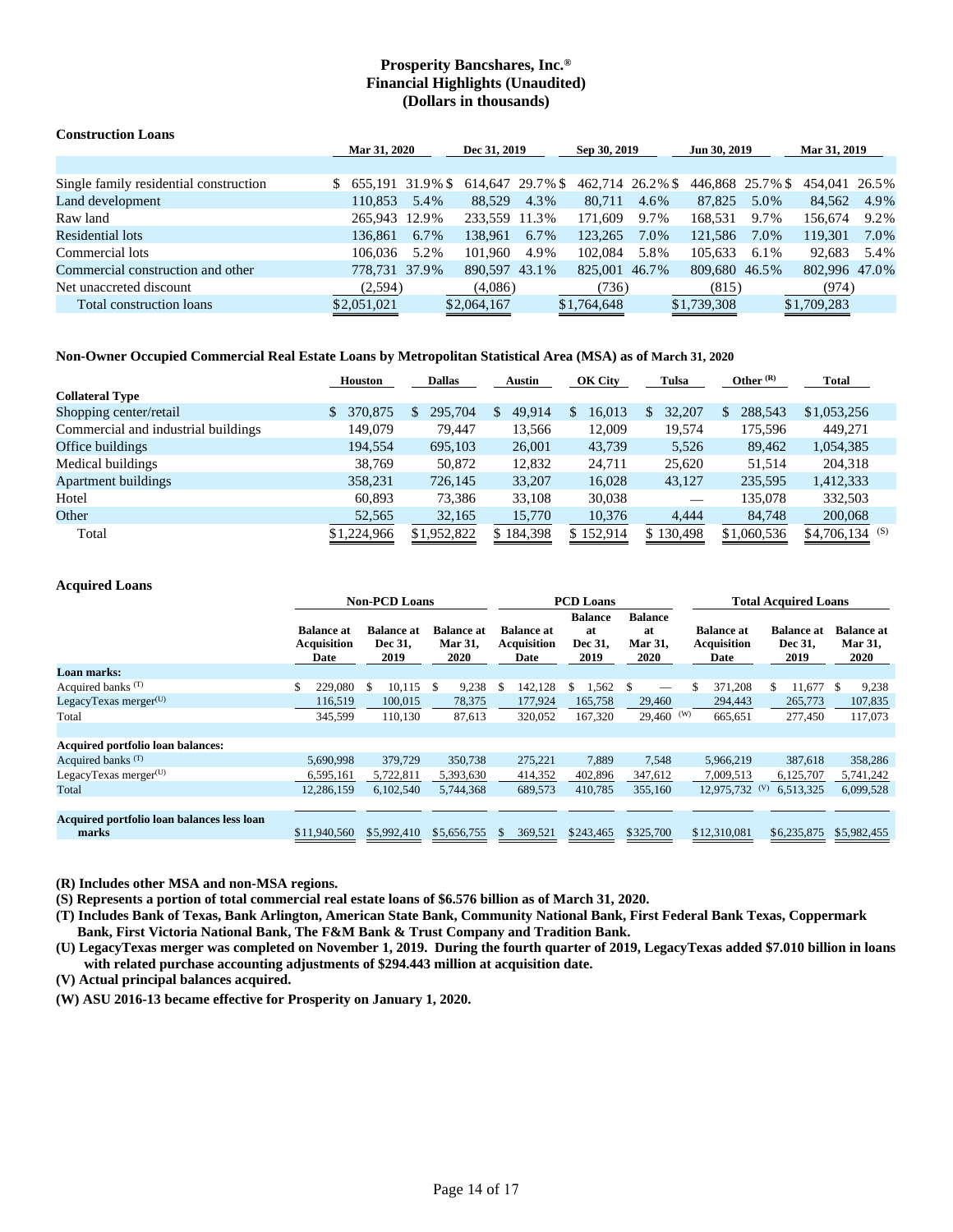|                                                                                                | <b>Three Months Ended</b> |                |                           |              |                    |              |    |              |               |              |
|------------------------------------------------------------------------------------------------|---------------------------|----------------|---------------------------|--------------|--------------------|--------------|----|--------------|---------------|--------------|
|                                                                                                |                           | Mar 31, 2020   |                           | Dec 31, 2019 |                    | Sep 30, 2019 |    | Jun 30, 2019 |               | Mar 31, 2019 |
| <b>Asset Quality</b>                                                                           |                           |                |                           |              |                    |              |    |              |               |              |
| Nonaccrual loans                                                                               | \$                        | 58,194         | \$                        | 55,243       | \$                 | 49,973       | \$ | 37,289       | \$            | 37,491       |
| Accruing loans 90 or more days past due                                                        |                           | 3,255          |                           | 441          |                    | 341          |    | 1,594        |               | 647          |
| Total nonperforming loans                                                                      |                           | 61,449         |                           | 55,684       |                    | 50,314       |    | 38,883       |               | 38,138       |
| Repossessed assets                                                                             |                           | 278            |                           | 324          |                    | 28           |    | 670          |               | 649          |
| Other real estate                                                                              |                           | 5,452          |                           | 6,935        |                    | 815          |    | 2,005        |               | 2,096        |
| Total nonperforming assets                                                                     | \$                        | 67,179         | $\$$                      | 62,943       | $\mathsf{\$}$      | 51,157       | \$ | 41,558       | $\mathsf{\$}$ | 40,883       |
| Nonperforming assets:                                                                          |                           |                |                           |              |                    |              |    |              |               |              |
| Commercial and industrial (includes energy)                                                    | \$                        | 15,987         | \$                        | 17,086       | \$                 | 15,974       | \$ | 17,592       | \$            | 17,119       |
| Construction, land development and other land loans                                            |                           | 1.125          |                           | 1.177        |                    | 874          |    | 2,296        |               | 1,488        |
| 1-4 family residential (includes home equity)                                                  |                           | 28,996         |                           | 26,453       |                    | 19.600       |    | 16,641       |               | 17,508       |
| Commercial real estate (includes multi-family residential)                                     |                           | 20,155         |                           | 18,031       |                    | 14,384       |    | 4,352        |               | 4,166        |
| Agriculture (includes farmland)                                                                |                           | 896            |                           | 101          |                    | 285          |    | 616          |               | 542          |
| Consumer and other                                                                             |                           | 20             |                           | 95           |                    | 40           |    | 61           |               | 60           |
| Total                                                                                          | \$                        | 67,179         | \$                        | 62,943       | \$                 | 51,157       | \$ | 41,558       | \$            | 40,883       |
| Number of loans/properties                                                                     |                           | 198            |                           | 236          |                    | 89           |    | 92           |               | 84           |
| Allowance for credit losses at end of period <sup>(X)</sup>                                    | \$                        | 327,206        | \$                        | 87,469       | \$                 | 87,061       | \$ | 87,006       | \$            | 86,091       |
| Net charge-offs (recoveries):                                                                  |                           |                |                           |              |                    |              |    |              |               |              |
| Commercial and industrial (includes energy)                                                    | $\mathbf{\hat{S}}$        | (28)           | $\boldsymbol{\mathsf{S}}$ | 76           | $\mathbf{\hat{S}}$ | (83)         | \$ | (828)        | \$            | 1,719        |
| Construction, land development and other land loans                                            |                           | (12)           |                           | (6)          |                    | (6)          |    | 7            |               |              |
| 1-4 family residential (includes home equity)                                                  |                           | $\overline{5}$ |                           | 20           |                    | (9)          |    | 11           |               | (3)          |
| Commercial real estate (includes multi-family residential)                                     |                           | (81)           |                           | 254          |                    | (1)          |    | (1)          |               | (1)          |
| Agriculture (includes farmland)                                                                |                           | (1)            |                           | (18)         |                    | 278          |    | 46           |               | (1,278)      |
| Consumer and other                                                                             |                           | 918            |                           | 965          |                    | 867          |    | 650          |               | 612          |
| Total                                                                                          | \$                        | 801            | $\boldsymbol{\mathsf{S}}$ | 1,291        | \$                 | 1,046        | \$ | (115)        | \$            | 1,049        |
| <b>Asset Quality Ratios</b>                                                                    |                           |                |                           |              |                    |              |    |              |               |              |
| Nonperforming assets to average interest-earning assets                                        |                           | 0.25%          |                           | 0.25%        |                    | 0.26%        |    | 0.21%        |               | 0.21%        |
| Nonperforming assets to loans and other real estate                                            |                           | 0.35%          |                           | 0.33%        |                    | 0.48%        |    | 0.39%        |               | 0.39%        |
| Net charge-offs to average loans (annualized)                                                  |                           | 0.02%          |                           | 0.03%        |                    | 0.04%        |    | -            |               | 0.04%        |
| Allowance for credit losses to total $loans^{(X)}$                                             |                           | 1.71%          |                           | 0.46%        |                    | 0.82%        |    | 0.82%        |               | 0.83%        |
| Allowance for credit losses to total loans, excluding Warehouse<br>Purchase Program $loans(X)$ |                           | 1.88%          |                           | 0.51%        |                    | 0.82%        |    | 0.82%        |               | 0.83%        |

**(X) ASU 2016-13 became effective for Prosperity on January 1, 2020.**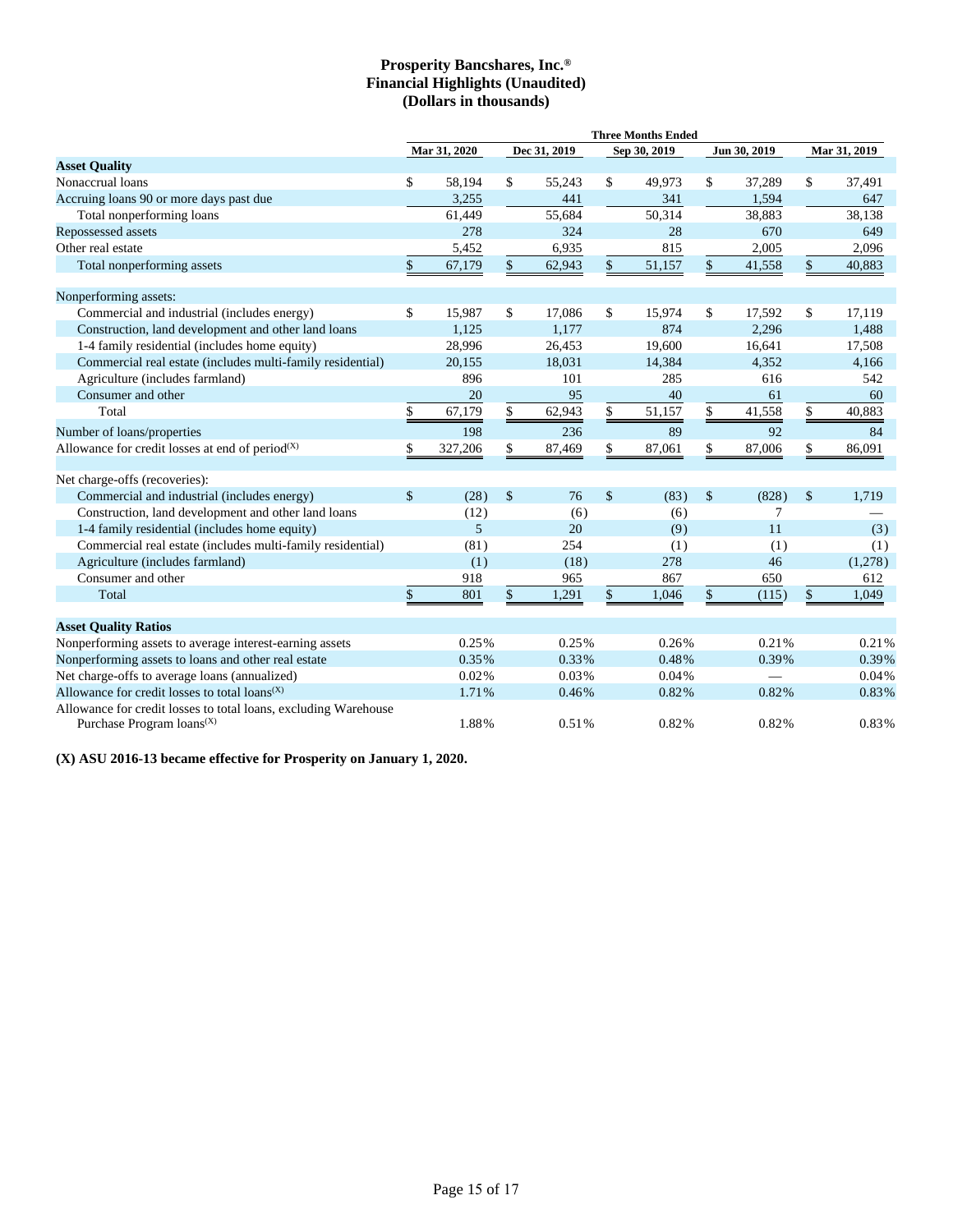# **Prosperity Bancshares, Inc.® Notes to Selected Financial Data (Unaudited)**

(Dollars and share amounts in thousands, except per share data)

### **NOTES TO SELECTED FINANCIAL DATA**

Prosperity's management uses certain non-GAAP (generally accepted accounting principles) financial measures to evaluate its performance. Specifically, Prosperity reviews diluted earnings per share excluding merger related expenses, tangible book value per share, return on average tangible common equity, the tangible equity to tangible assets ratio and the efficiency ratio, excluding net gains and losses on the sale of assets and securities, for internal planning and forecasting purposes. In addition, due to the application of purchase accounting, Prosperity uses certain non-GAAP financial measures and ratios that exclude the impact of these items to evaluate its allowance for credit losses to total loans (excluding acquired loans accounted for under ASC Topics 310-20 and 310-30 and Warehouse Purchase Program loans). Prosperity has included information below relating to these non-GAAP financial measures for the applicable periods presented.

|                                                                                                                                                    | <b>Three Months Ended</b> |              |                    |              |               |              |                    |              |                    |              |  |
|----------------------------------------------------------------------------------------------------------------------------------------------------|---------------------------|--------------|--------------------|--------------|---------------|--------------|--------------------|--------------|--------------------|--------------|--|
|                                                                                                                                                    |                           | Mar 31, 2020 |                    | Dec 31, 2019 |               | Sep 30, 2019 |                    | Jun 30, 2019 |                    | Mar 31, 2019 |  |
| Reconciliation of diluted earnings per share to diluted earnings per                                                                               |                           |              |                    |              |               |              |                    |              |                    |              |  |
| share, excluding merger related expenses:                                                                                                          |                           |              |                    |              |               |              |                    |              |                    |              |  |
| Net income                                                                                                                                         | \$                        | 130.848      | \$                 | 86.134       | \$            | 81.758       | \$                 | 82,258       | \$                 | 82,402       |  |
| Add: merger related expenses, net of $\text{tax}(Y)$                                                                                               |                           | 430          |                    | 36,658       |               |              |                    |              |                    |              |  |
| Net income, excluding merger related expenses, net of tax <sup>(Y)</sup>                                                                           | \$                        | 131,278      | \$                 | 122.792      | \$            | 81,758       | \$                 | 82,258       | \$                 | 82,402       |  |
| Weighted average diluted shares outstanding                                                                                                        |                           | 94,371       |                    | 85,573       |               | 68,738       |                    | 69,806       |                    | 69,847       |  |
| Merger related expenses per diluted share, net of $tax^{(Y)}$                                                                                      | $\mathbf{\hat{S}}$        |              | \$                 | 0.43         | $\mathsf{\$}$ |              | \$                 |              | $\mathbf{\hat{S}}$ |              |  |
| Diluted earnings per share, excluding merger related expenses, net of<br>$\text{tax}^{(Y)}$                                                        | \$                        | 1.39         | \$                 | 1.44         | \$            | 1.19         | \$                 | 1.18         | \$                 | 1.18         |  |
|                                                                                                                                                    |                           |              |                    |              |               |              |                    |              |                    |              |  |
| Reconciliation of return on average assets to return on average<br>assets excluding merger related expenses, net of tax:                           |                           |              |                    |              |               |              |                    |              |                    |              |  |
| Net income, excluding merger related expenses, net of $\text{tax}(Y)$                                                                              | \$                        | 131,278      |                    | 122,792      | \$            | 81,758       | \$                 | 82,258       | \$                 | 82,402       |  |
| Average total assets                                                                                                                               | \$                        | 31.357.412   | \$                 | 29.063.425   | \$            | 22.206.096   | \$                 | 22.526.957   | \$                 | 22.541.572   |  |
| Return on average assets excluding merger related expenses, net of<br>$\text{tax}^{(G)}$ (Y)                                                       |                           | 1.67%        |                    | 1.69%        |               | 1.47%        |                    | 1.46%        |                    | 1.46%        |  |
|                                                                                                                                                    |                           |              |                    |              |               |              |                    |              |                    |              |  |
| Reconciliation of return on average common equity to return on<br>average common equity excluding merger related expenses, net<br>of tax:          |                           |              |                    |              |               |              |                    |              |                    |              |  |
| Net income, excluding merger related expenses, net of $tax(Y)$                                                                                     | \$                        | 131,278      | \$                 | 122,792      | \$            | 81,758       | \$                 | 82,258       | \$                 | 82,402       |  |
| Average shareholders' equity                                                                                                                       | $\mathbf{s}$              | 5.904.248    | \$                 | 5.443.986    | $\mathbf{s}$  | 4.144.731    | $\mathbf{\hat{S}}$ | 4.152.378    | $\mathbf{\hat{S}}$ | 4.095.461    |  |
| Return on average common equity excluding merger related expenses,<br>net of tax $(G) (Y)$                                                         |                           | 8.89%        |                    | 9.02%        |               | 7.89%        |                    | 7.92%        |                    | 8.05%        |  |
|                                                                                                                                                    |                           |              |                    |              |               |              |                    |              |                    |              |  |
| Reconciliation of return on average common equity to return on<br>average tangible common equity:                                                  |                           |              |                    |              |               |              |                    |              |                    |              |  |
| Net income                                                                                                                                         | \$                        | 130,848      | \$                 | 86,134       | \$            | 81,758       | \$                 | 82,258       | \$                 | 82,402       |  |
| Average shareholders' equity                                                                                                                       | \$                        | 5,904,248    | \$                 | 5,443,986    | $\mathsf{\$}$ | 4,144,731    | \$                 | 4,152,378    | \$                 | 4,095,461    |  |
| Less: Average goodwill and other intangible assets                                                                                                 |                           | (3,308,498)  |                    | (2,687,045)  |               | (1,930,527)  |                    | (1,931,778)  |                    | (1,933,088)  |  |
| Average tangible shareholders' equity                                                                                                              | \$                        | 2,595,750    | \$                 | 2,756,941    | \$            | 2,214,204    | \$                 | 2,220,600    | \$                 | 2,162,373    |  |
| Return on average tangible common equity $(G)$                                                                                                     |                           | 20.16%       |                    | 12.50%       |               | 14.77%       |                    | 14.82%       |                    | 15.24%       |  |
| Reconciliation of return on average common equity to return on<br>average tangible common equity excluding merger related<br>expenses, net of tax: |                           |              |                    |              |               |              |                    |              |                    |              |  |
| Net income excluding merger related expenses, net of tax(Y)                                                                                        | \$                        | 131,278      | \$                 | 122,792      | \$            | 81,758       | \$                 | 82,258       | \$                 | 82,402       |  |
| Average shareholders' equity                                                                                                                       | $\overline{\mathbf{S}}$   | 5,904,248    | $\mathbf{\hat{S}}$ | 5,443,986    | $\mathsf{\$}$ | 4,144,731    | \$                 | 4,152,378    | $\mathbf{\hat{S}}$ | 4,095,461    |  |
| Less: Average goodwill and other intangible assets                                                                                                 |                           | (3,308,498)  |                    | (2,687,045)  |               | (1,930,527)  |                    | (1,931,778)  |                    | (1,933,088)  |  |
| Average tangible shareholders' equity                                                                                                              | $\mathbf{s}$              | 2,595,750    | $\mathcal{S}$      | 2,756,941    | $\mathcal{S}$ | 2,214,204    | \$                 | 2,220,600    | \$                 | 2,162,373    |  |
| Return on average tangible common equity excluding merger related<br>expenses, net of tax $(F)$ (Y)                                                |                           | 20.23%       |                    | 17.82%       |               | 14.77%       |                    | 14.82%       |                    | 15.24%       |  |

**(Y) Calculated assuming a federal tax rate of 21.0%.**